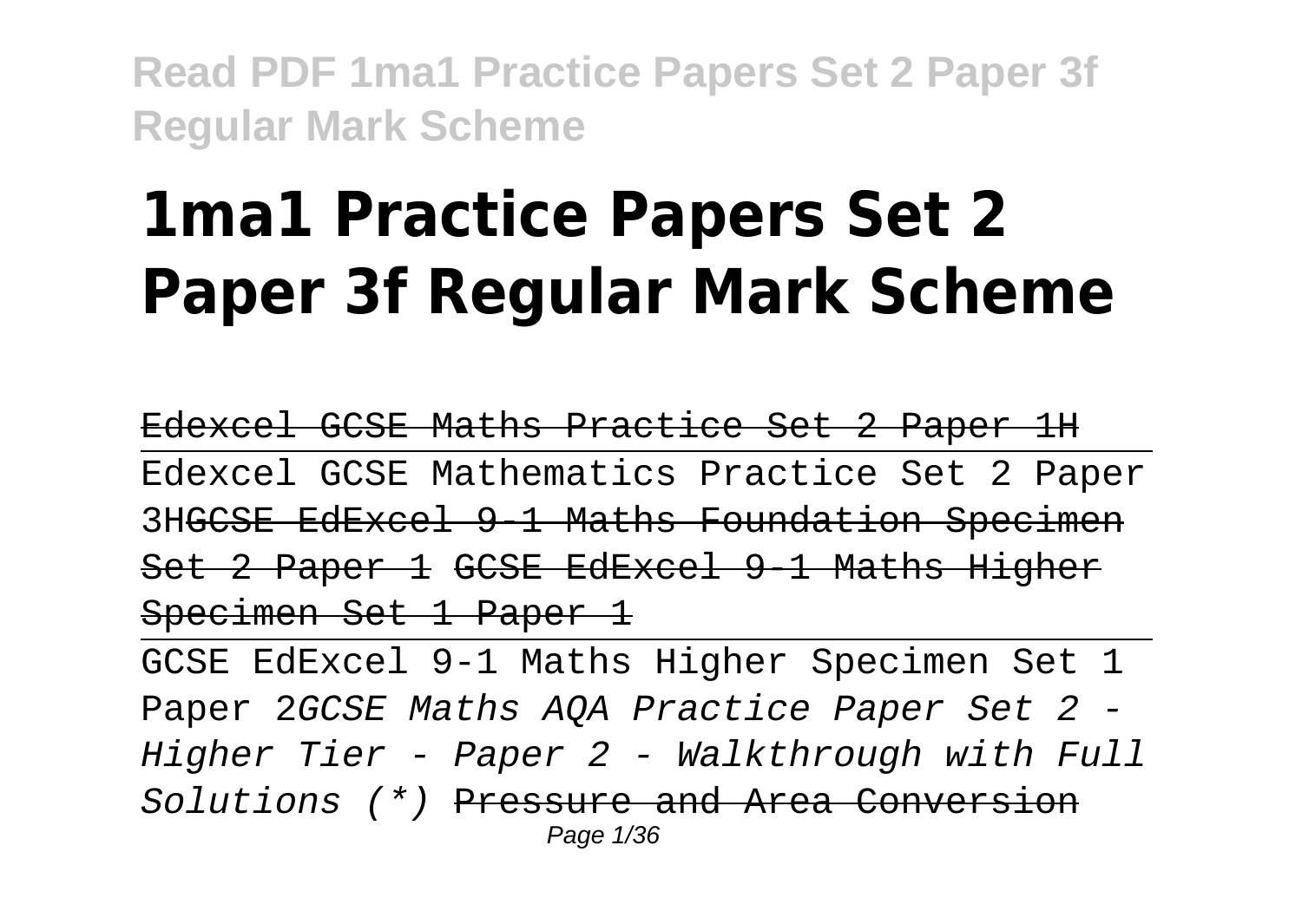(GCSE Maths - Edexcel Practice Tests Set 2 - 2H - Ouestion 1) GCSE EdExcel 9-1 Maths Higher Specimen Set 2 Paper 1

GCSE Maths 9-1 Exam Paper 1 Higher non Calculator | 1MA1/1H Specimen Set 2 Edexcel GCSE EdExcel 9-1 Maths Higher Specimen Set 2 Paper 3 **Non Calculator Edexcel Practice paper 1H set 3 | GCSE Maths EDEXCEL GCSE Maths. Mock Set 2 (9-1) 2017 Paper 2. Higher, Calculator**

HOW TO REVISE: MATHS! | GCSE and General Tips and Tricks!**Everything About Circle Theorems - In 3 minutes!** GCSE 9-1 Maths Exam Paper 2 Higher Calculator | 1MA1/2H Specimen Edexcel Page 2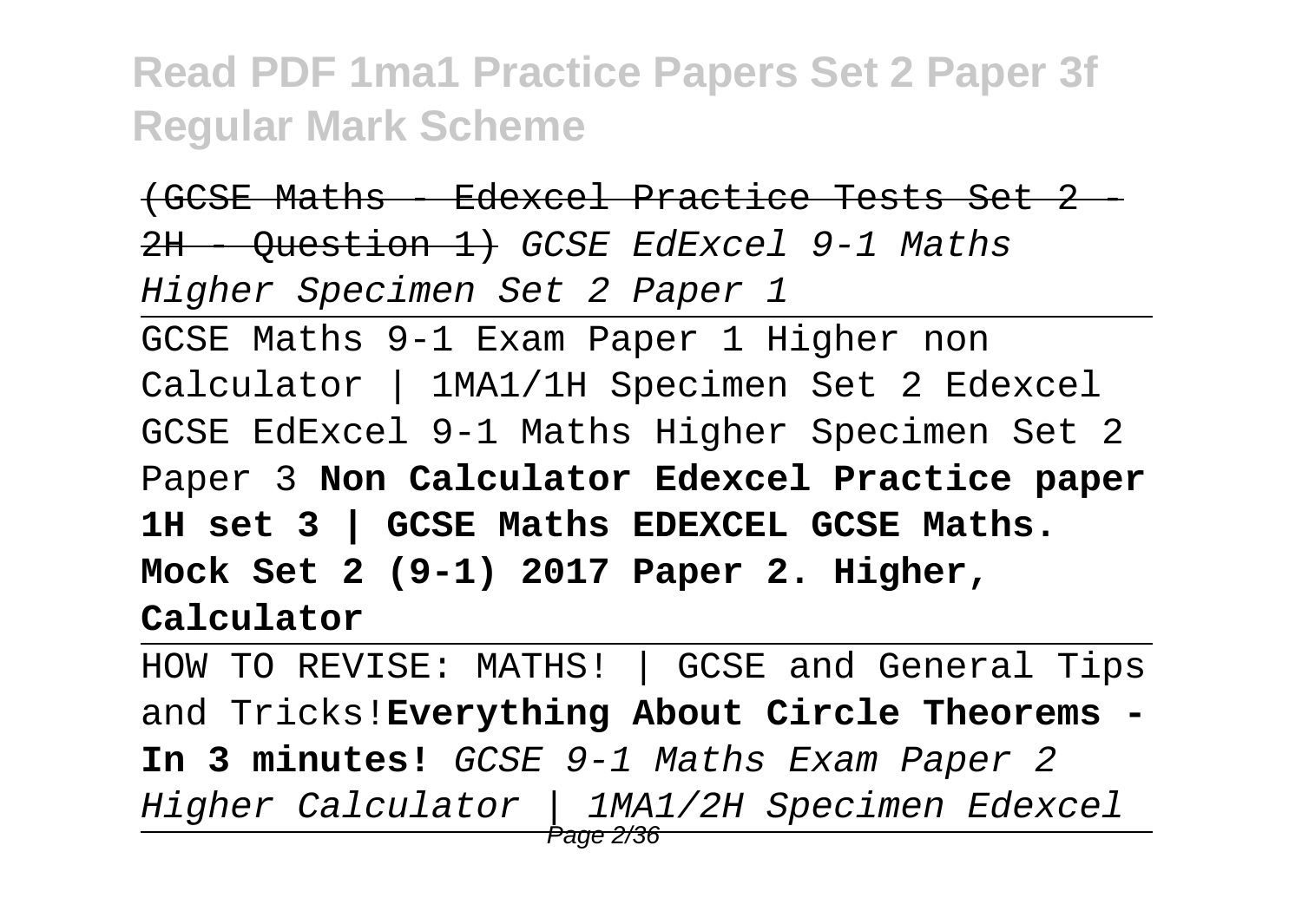Edexcel New Maths GCSE (9-1) Practice Set 3, Paper 2H Edexcel GCSE Maths Practice set 4 Paper 2H

Edexcel Foundation paper 1 non calculator questions 1 - 14

Edexcel GCSE Maths Practice set 5 Paper 1H Reverse Percentages (Edexcel GCSE Maths) Revise AQA GCSE Maths Foundation Paper 2 -Questions 1 - 12 Edexcel Maths GCSE Practice Set 1 Paper 1H Edexcel New Maths GCSE (9-1) Practice Set 3, Paper 1H GCSE Maths AQA Practice Paper Set 1 - Higher Tier - Paper 2 - Walkthrough with Full Solutions (\*) 1. Reverse Percentages \u0026 Percentage Change Page 3/36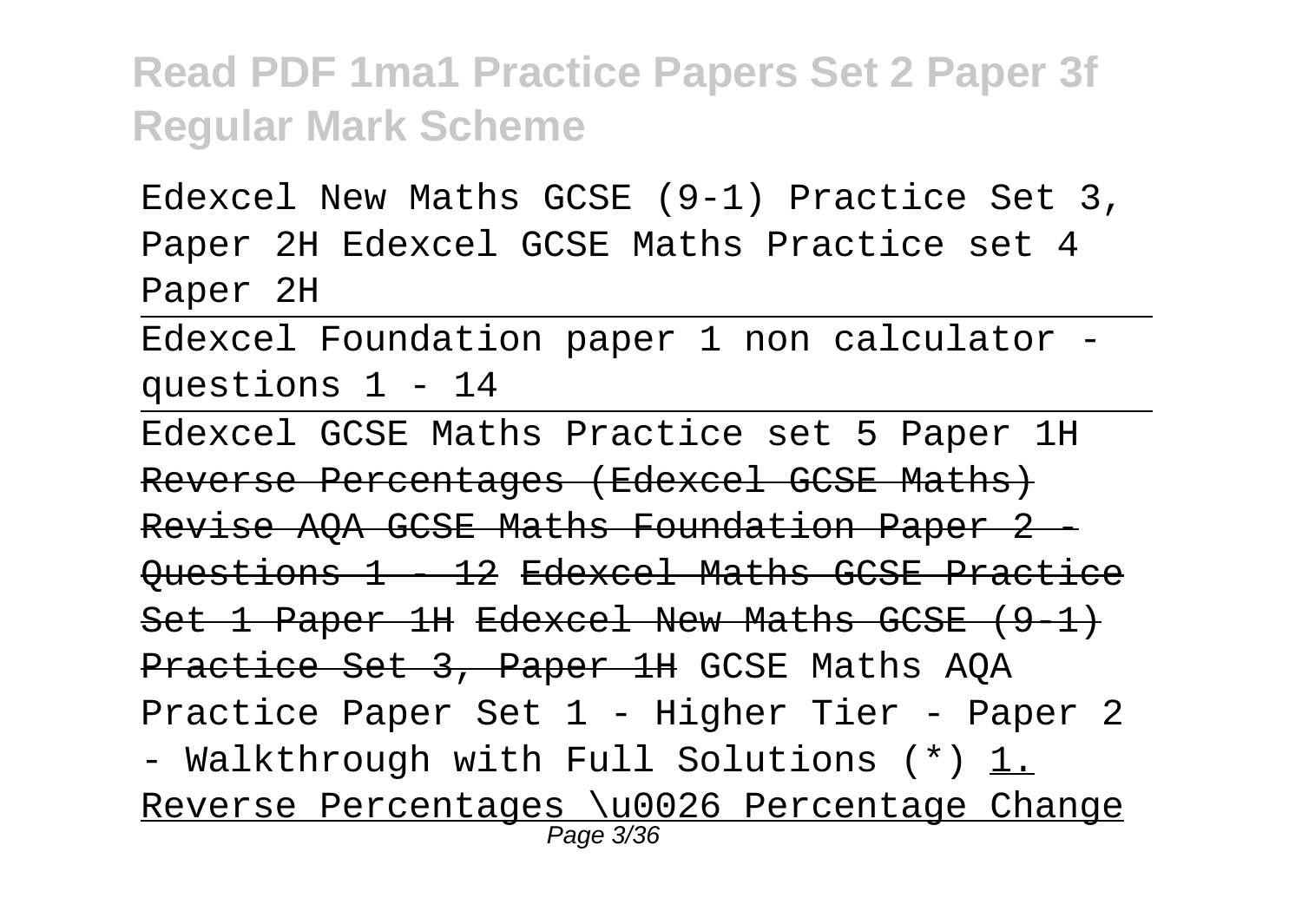(GCSE Maths - Edexcel Practice Tests Set 2 - 3H) **Revise Edexcel GCSE Maths Higher Paper 2 Set 1 Questions 1 - 9 AQA GCSE Maths Foundation (8300) : Practice Set 2 Paper 2** GCSE EdExcel 9-1 Maths Higher Specimen Set 1 Paper 3 **EDEXCEL GCSE MATHS Mock Set 4 (9-1) 2018 Paper 2 Higher Calculator exam full walkthrough** GCSE Maths AQA Practice Paper Set 3 - Foundation - Paper 2 - Walkthrough with Full Solutions (\*) 1ma1 Practice Papers Set 2 1MA1 practice paper 2F (Set 2) mark scheme: Version 1.0 2 1MA1 Practice papers Set 2: Paper 2F (Regular) mark scheme – Version 1.0 Question Working Answer Mark Notes 27 + 19 + Page 4/36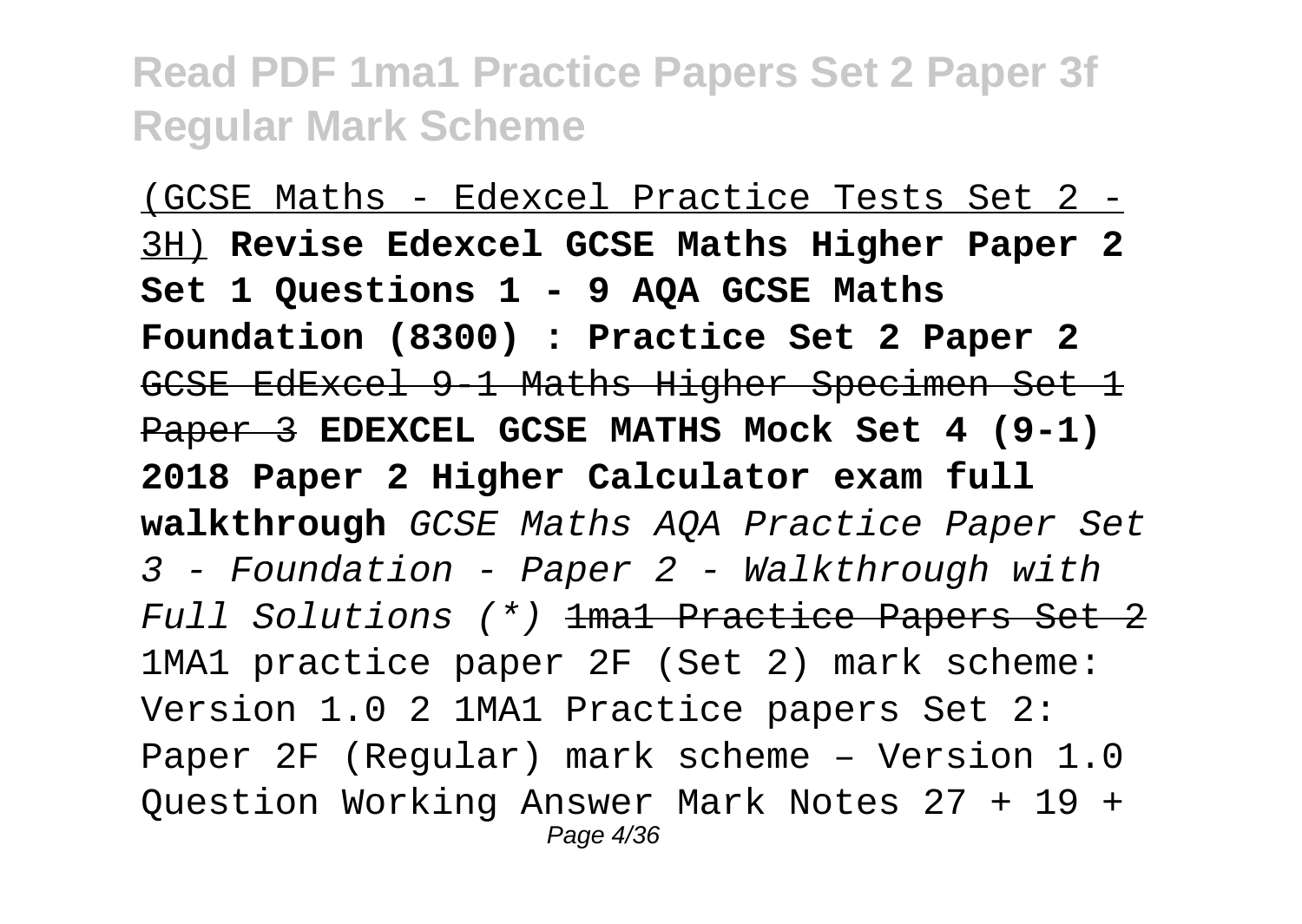32) = 898.50 7. Accurate drawing 2 M1 for one angle of triangle drawn as 50º A1 for accurate drawing 8. (i) Label A at 1 1 B1 (ii) Label B at 1 cm to

1MA1 Practice papers Set 2: Paper 2F (Regular) mark scheme ...

1MA1 Practice papers Set 2: Paper 3H (Regular) mark scheme – Version 1.0 Question Working Answer Mark Notes. 3. 2No with reason 1 C1 No and e.g, the area of B will be 2 = 4 times greater than the area of A ormay use values to give a counter example. 4.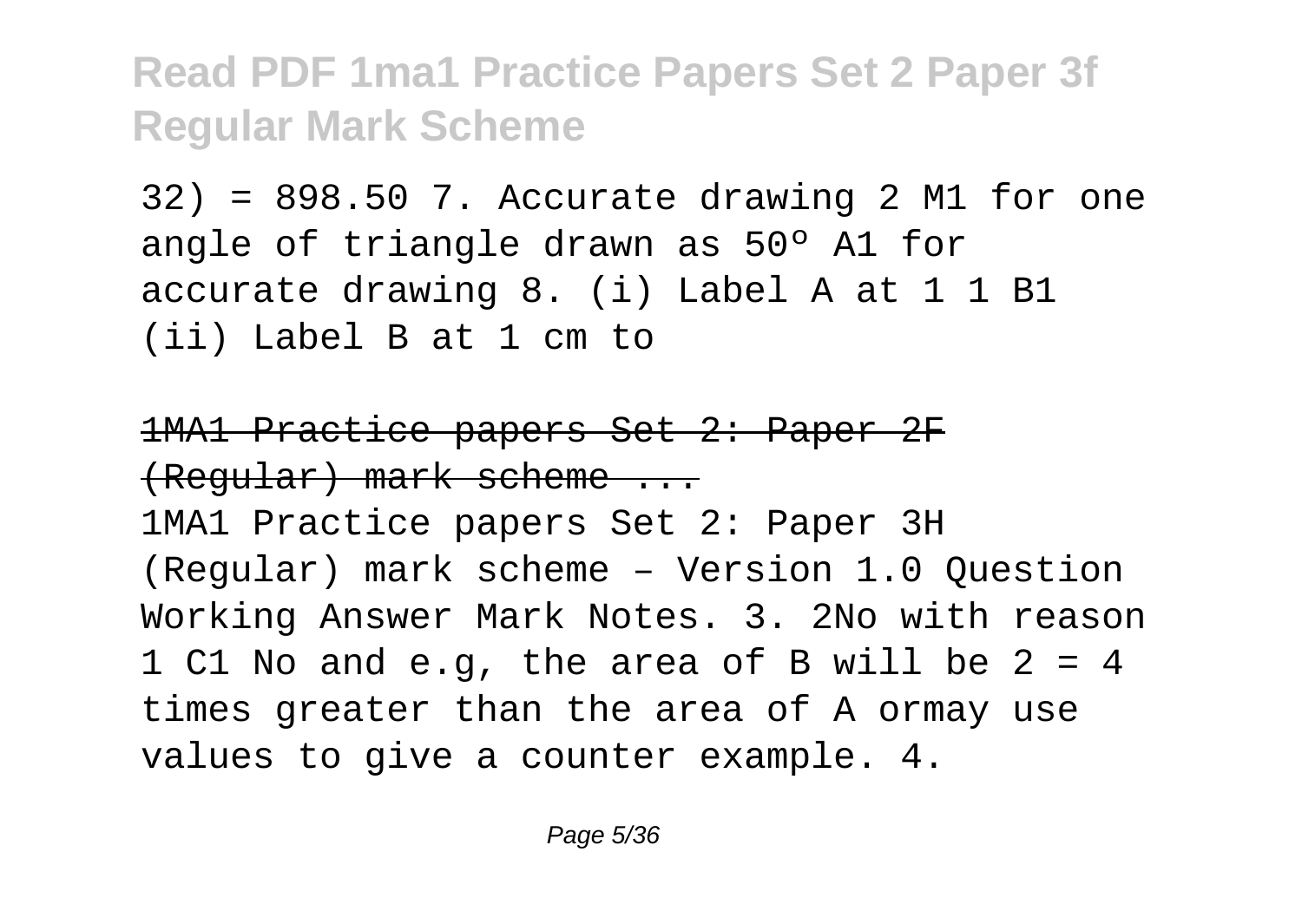#### 1MA1 Practice papers Set 2: Paper 3H (Regular) mark scheme ...

1MA1 Practice papers Set 2: Paper 1H (Regular) mark scheme –Version 1.0. Question Working Answer Mark Notes. 1.  $(7 \times 2 + 2 \times 5)$  $\times$  200 =. 4800. 4800 $\times$ 8. 38 400 q 5 M1 for 7  $\times$ 2 or 2 × 5 or 7 × 7 or 5 × 5 or 2 × 2. M1 for  $'7 \times 2' + '2 \times 5'$  (or equivalent) or  $'7 \times 7'$  $-$  '5  $\times$  5'.

#### 1MA1 Practice papers Set 2: Paper 1H (Regular) mark scheme ... 1MA1 practice paper 3F (Set 2) mark scheme: Version 1.0 1 1MA1 Practice papers Set 2: Page 6/36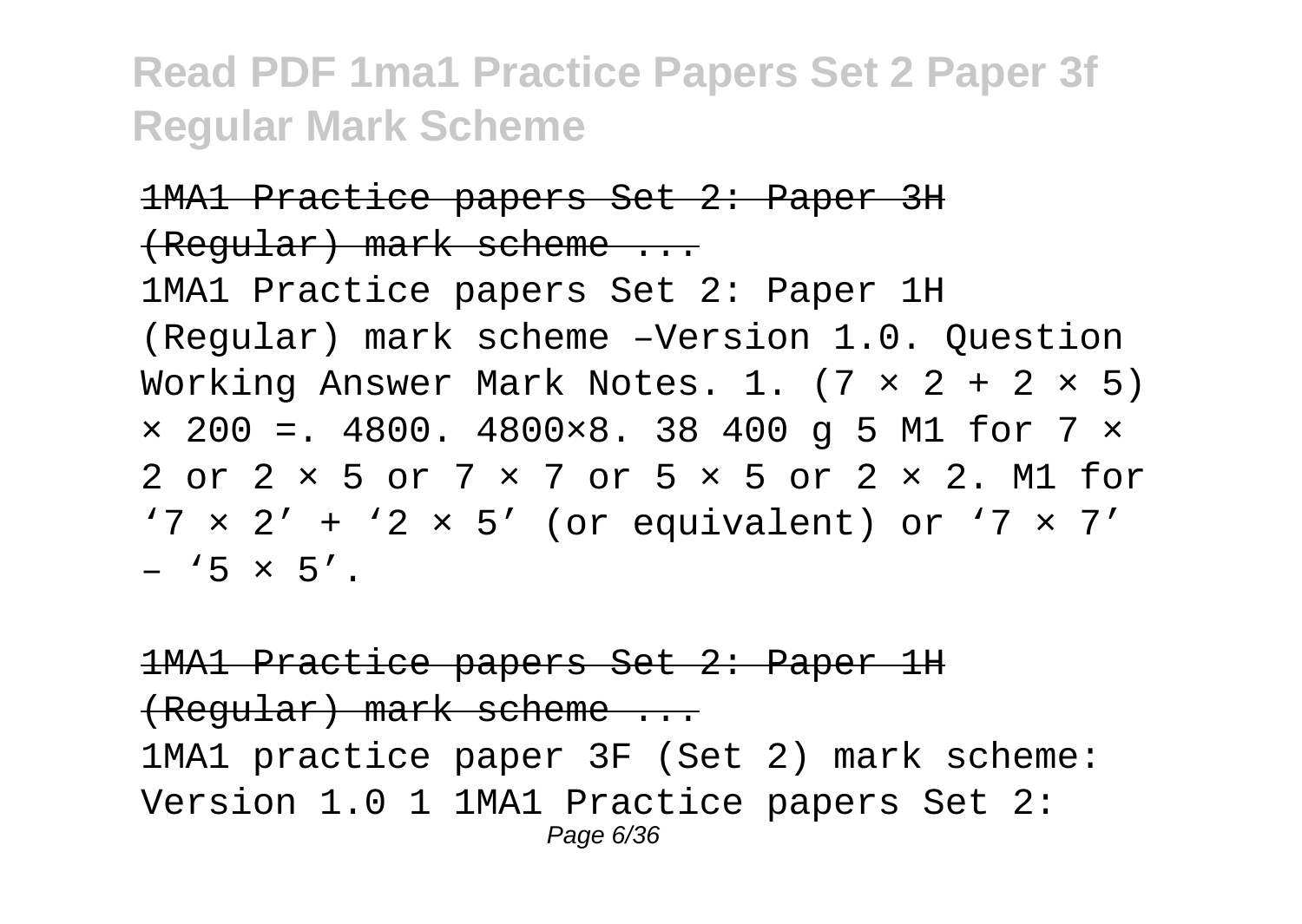Paper 3F (Regular) mark scheme – Version 1.0 Question Working Answer Mark Notes 1. 5 hundredths 1 B1 2. 5y 1 B1 3. 680 000 1 B1 4. 1, 2, 4, 5, 8, 10, 20, 40

#### 1MA1 Practice papers Set 2: Paper 3F (Regular) mark scheme ...

1MA1 practice paper 2H (Set 2): Version 1.0 2 Answer ALL questions. Write your answers in the spaces provided. You must write down all the stages in your working. 1. A box is on a table. The area of the box in contact with the table is 1500 cm2. The pressure on the table is 28 newtons/m2. Work out the force Page 7/36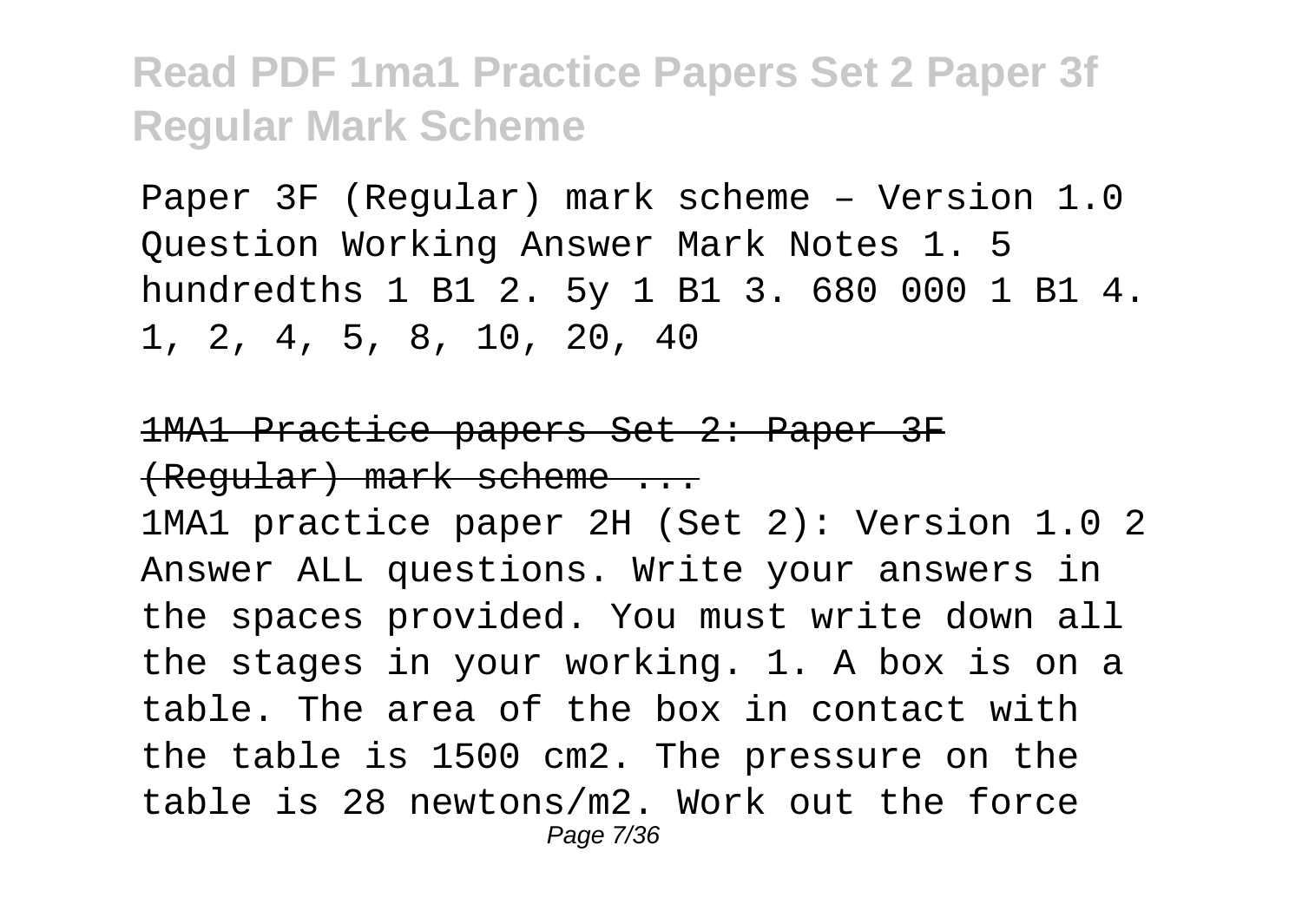exerted by the box on the table.

#### GCSE Mathematics Practice Tests: Set 2

1MA1 practice paper 2H (Set 2) mark scheme: Version 1.0 10 1MA1 Practice papers Set 2: Paper 2H (Regular) mark scheme – Version 1.0 Question Working Answer Mark Notes 17. P = x2 k 6 = 52 k (k = 150) P = 82 150 2.34 3 M1 for  $P = x2 k or P ? 2 1 M1 for 6 = 2 k or (k =)$ 150 seen or 6 × 52 = P × 82 A1 2.34 18. 11 3 M1 for tangent drawn at  $t = 2$  M1 (dep) for

Practice papers set 2 - Paper 2H mark scheme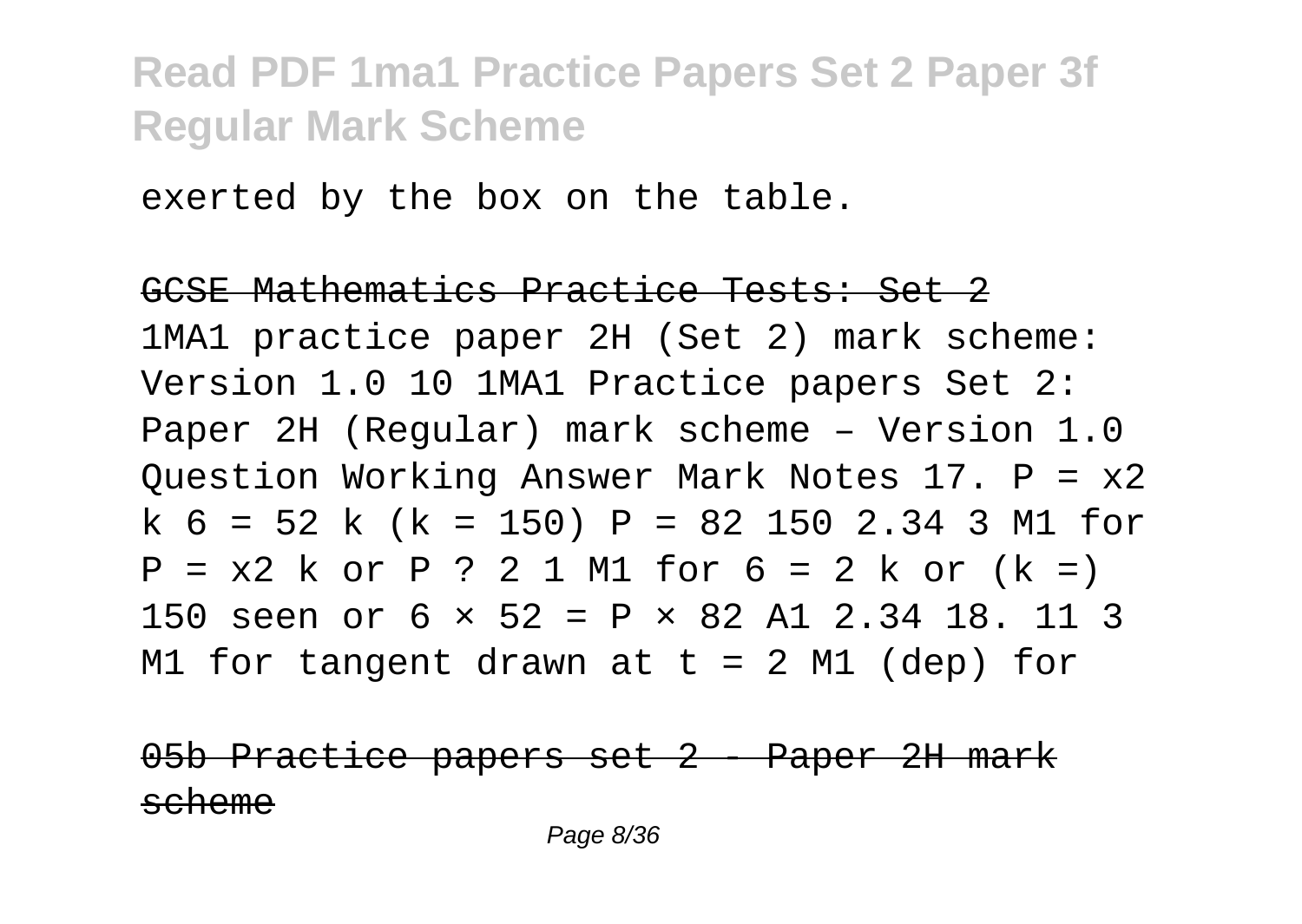1MA1 practice paper 2F (Set 2) mark scheme: Version 1.0 8 1MA1 Practice papers Set 2: Paper 2F (Regular) mark scheme – Version 1.0 Question Working Answer Mark Notes 19. 19.5  $1000 \div 210 = 19500 \div 210 = 92.8(5714...)$  or 92 210 = 19320 = 19.32 l A1 for a worded explanation with correct calculations 93 210  $= 19530 = 19.53$  l or

1MA1 Practice papers Set 2: Paper 2F (Regular) mark scheme ... 1MA1 Practice papers Set 2: Paper 3H (Regular) mark scheme – Version 1.0 Question Working Answer Mark Notes. 10. (a)  $\frac{1}{2}(3x+1 +$ Page 9/36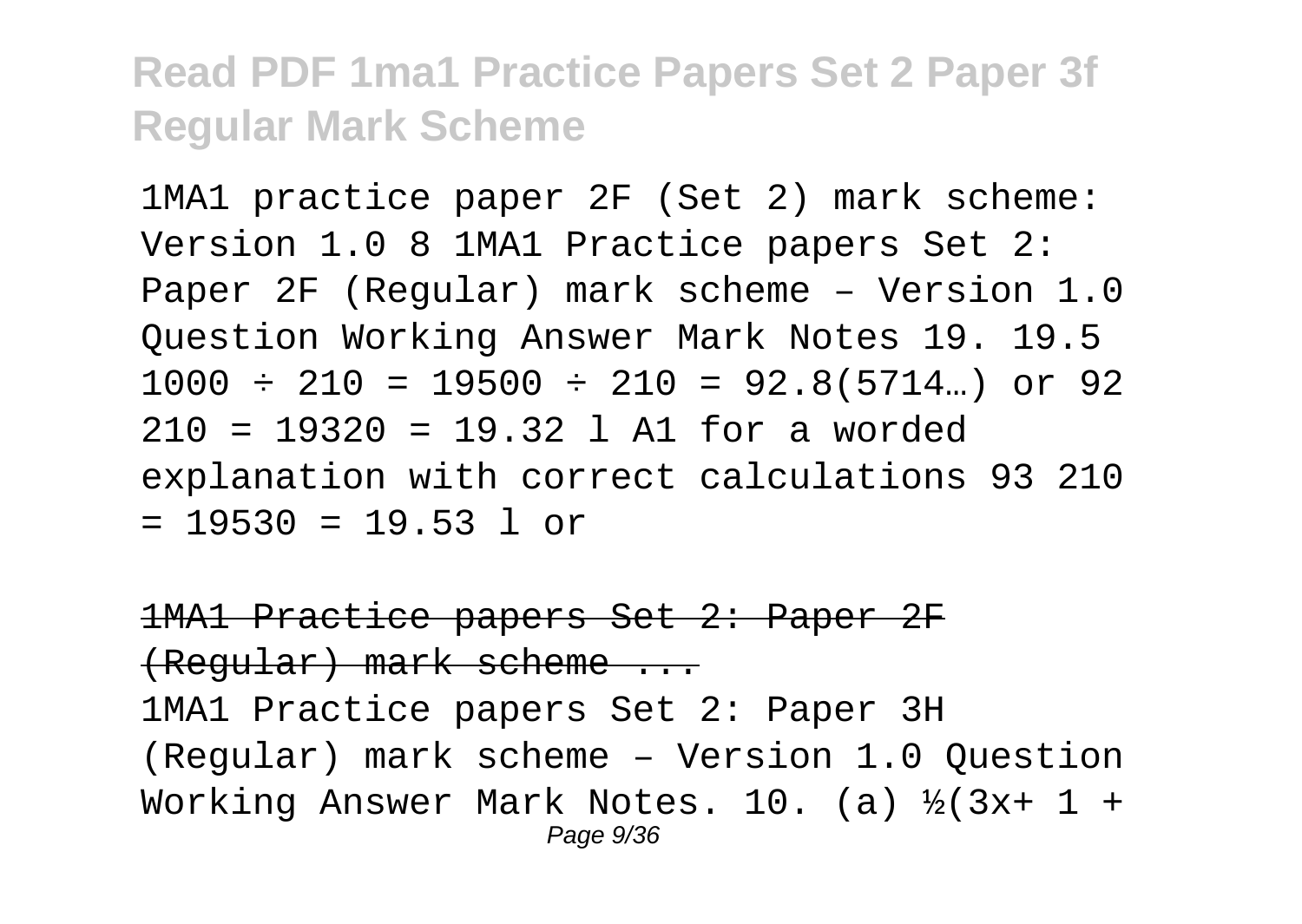$5x+ 3$   $(2x+ 3) = \frac{1}{2} (8x+ 4) (2x+ 3)$  So,  $(4x+$  $2)(2x+ 3) - 46 = 0 8x^2+ 16x+ 6 - 46 = 0 8x^2+$  $16x - 40 = 0$ .  $x2 + 2x - 5 = 0$ . Proof 3 M1for correct method to find area of trapezium.

#### 06b Practice papers set 2 - Paper 3H mark scheme

Specimen Papers Set 2 Time: 1 hour 30 minutes 1MA1/1F You must have: Ruler graduated in centimetres and millimetres, protractor, pair of compasses, pen, HB pencil, eraser. Instructions •• Use black ink or ball-point pen. Fill in the boxes at the top of this page with your name, • centre number and Page 10/36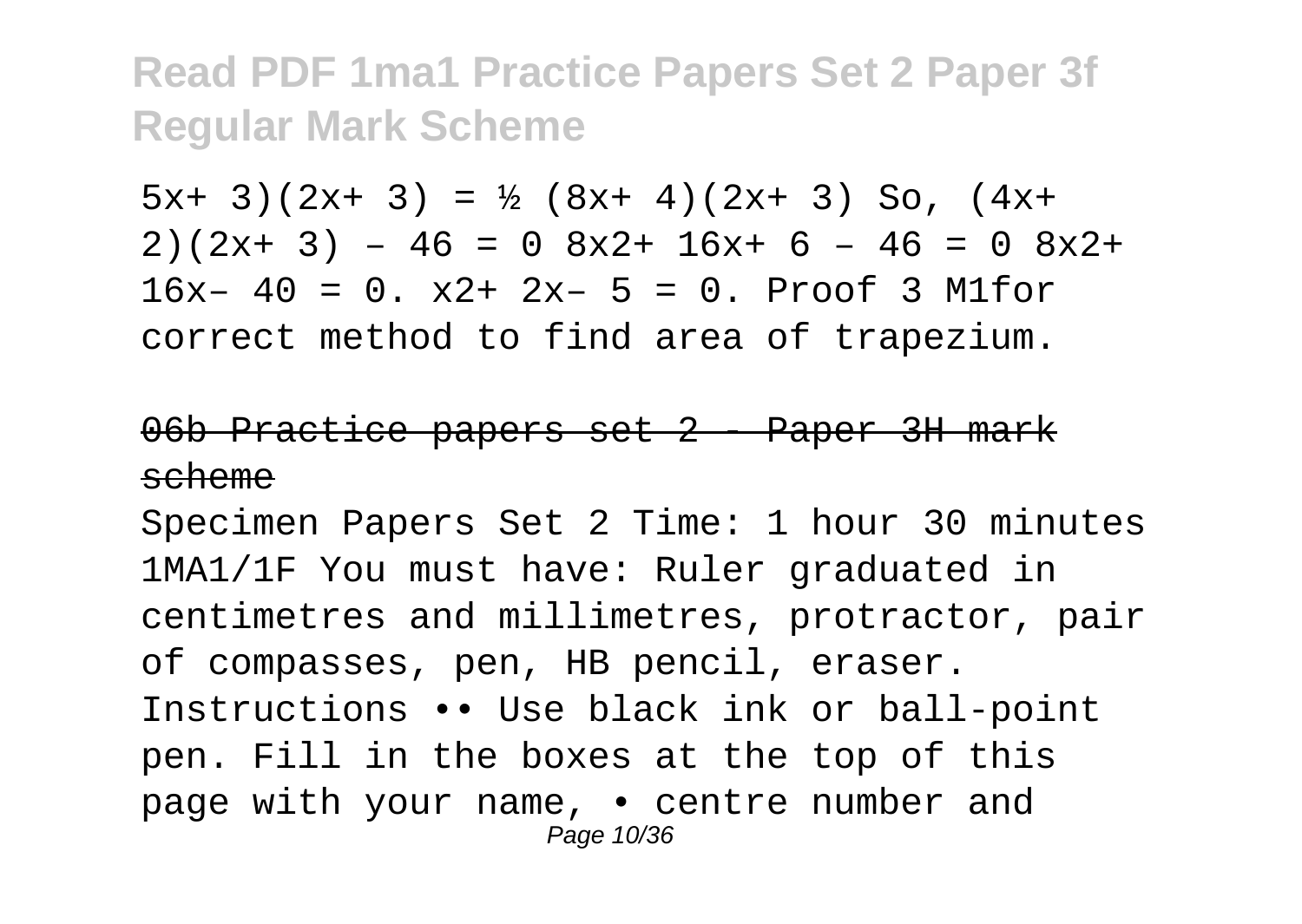candidate number. • Answer all questions.

#### GCSE (9-1) Mathematics

Foundation Set B Paper 2 – Calculator. Foundation Set B Paper 3 – Calculator. Foundation Set C Paper 1 – Non Calculator. Foundation Set C Paper 2 – Calculator. Foundation Set C Paper 3 – Calculator. Foundation Set D Paper 1 – Non Calculator. Foundation Set D Paper 2 – Calculator. Foundation Set D Paper 3 – Calculator. Model Solutions. Foundation Set A Paper 1 – Non Calculator Model Solutions. Foundation Set A Paper 2 – Calculator Model Solutions. Page 11/36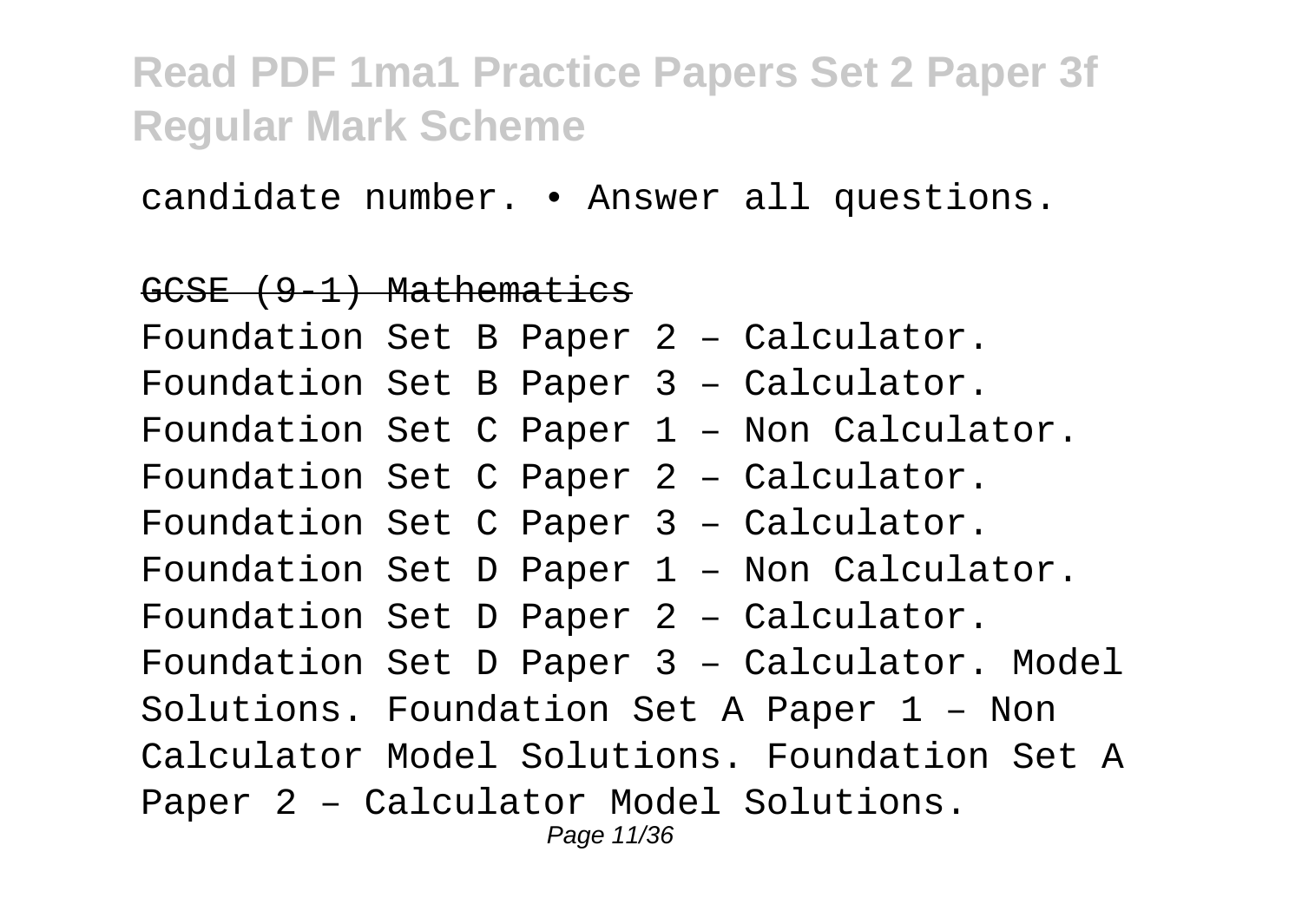Foundation Set A Paper 3 ...

#### GCSE Practice Papers – Corbettmaths

Edexcel GCSE Maths Specification at a Glance. The Edexcel GCSE maths assessments will cover the following content headings:  $\cdot$  1 Number  $\cdot$ 2 Algebra · 3 Ratio, proportion and rates of change  $\cdot$  4 Geometry and measures  $\cdot$  5 Probability  $\cdot$  6 Statistics These content headings are covered by specific topics below which collectively make up the entire Edexcel specification.

Edexcel GCSE Maths Past Papers | Edexcel Mark Page 12/36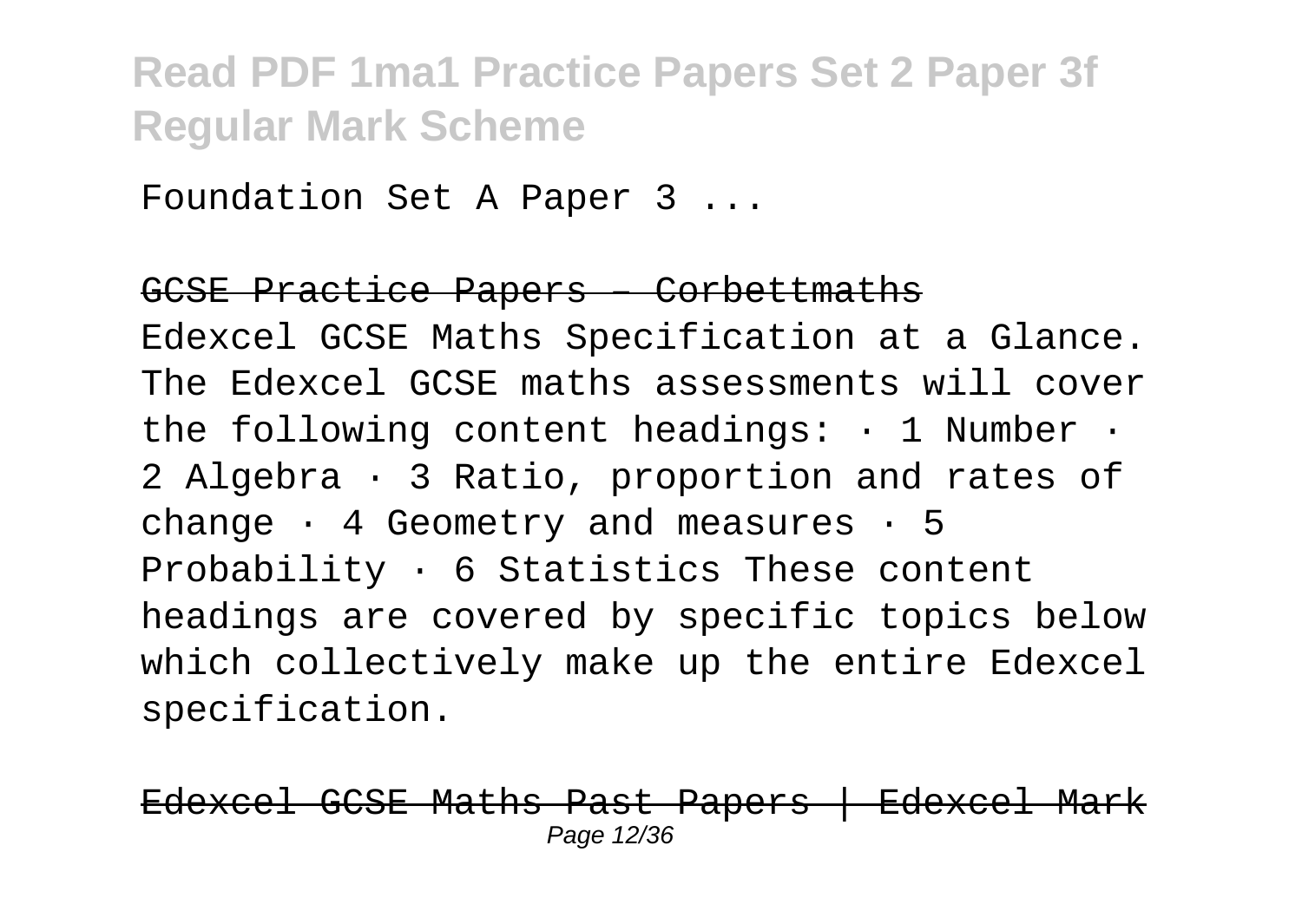#### Schemes

1MA1 Practice papers Set 2: Paper 1H (Regular) mark scheme –Version 1.0 Question Working Answer Mark Notes 4. 25 4 M1 for 600  $\div$  4 (=150)

#### 1MA1 Practice papers Set 2: Paper 1H (Regular) mark scheme ...

24 \*S50158A02424\* DO NOT WRITE IN THIS AREA 3 DO NOT WRITE IN THIS AREA DO NOT WRITE IN THIS AREA BLANK PAGE Pearson Edexcel Level 1/Level 2 GCSE (9-1) in Mathematics -

Papers Set 2 - September 2015 Page 13/36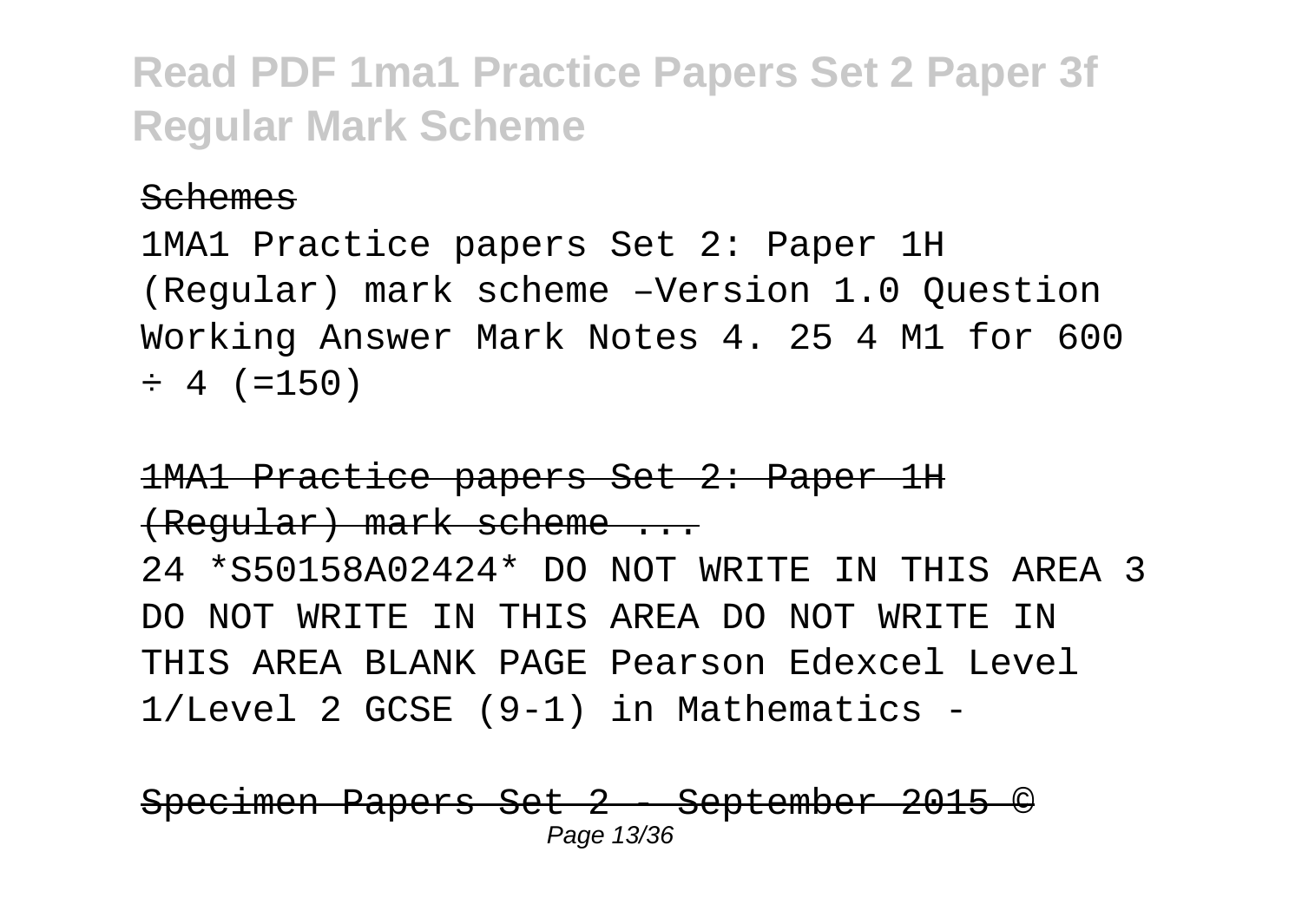#### Pearson Education ...

Past papers and mark schemes accompanied by a padlock are not available for students, but only for teachers and exams officers of registered centres. However, students can still get access to a large library of available exams materials. Try the easy-touse past papers search below. Learn more about past papers for students

Past papers | Past exam papers | Pearson qualifications

Maths Genie practice papers and tests for the 1-9 GCSE exams. 2017 GCSE (1-9) Practice Page 14/36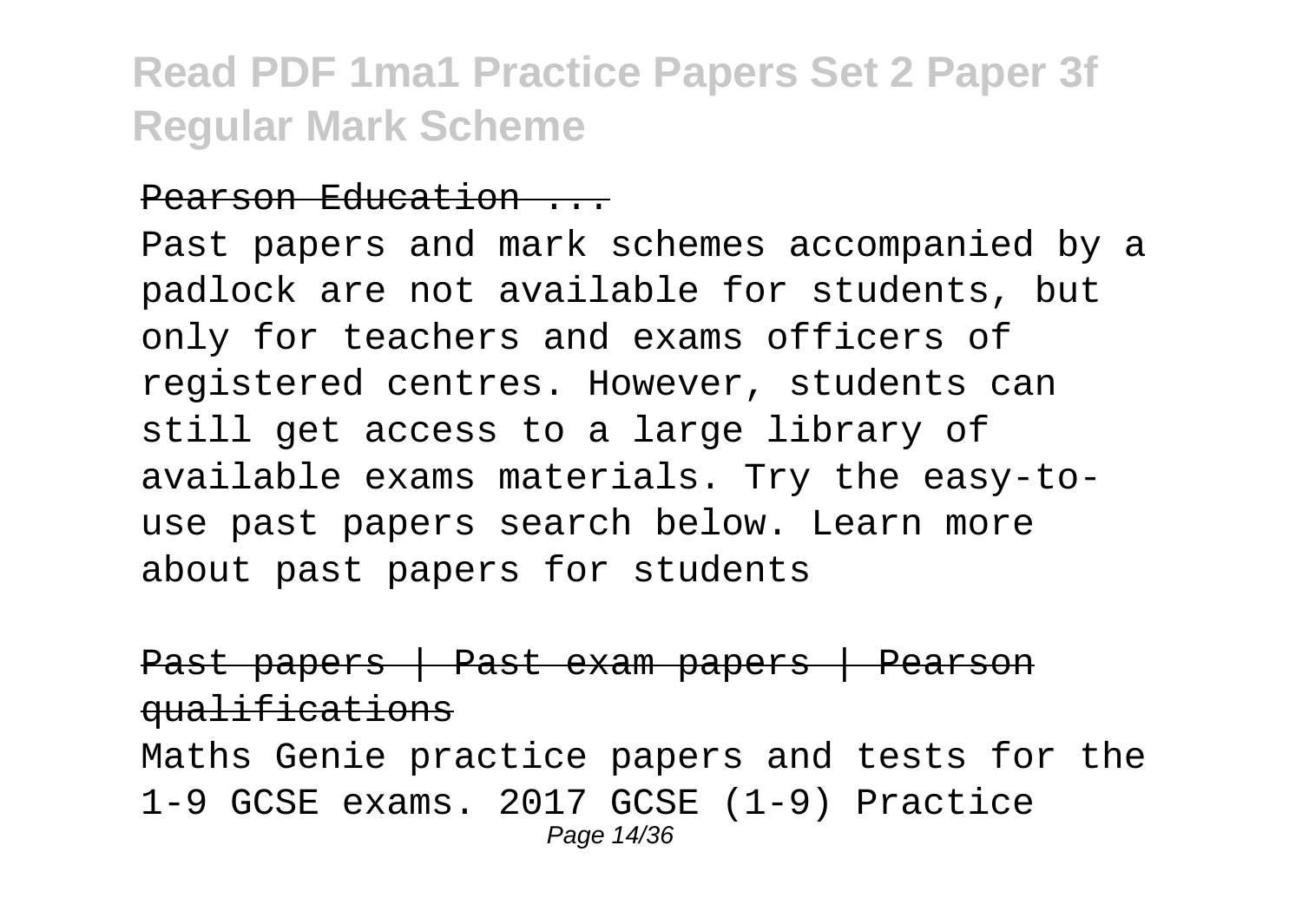Tests Higher ... Higher Set 1 - Paper 3 (Calculator) Higher Set 1 - Paper 3 Solutions: Higher Set 2 - Paper 1 (Non Calculator) Higher Set 2 - Paper 1 Solutions: Higher Set 2 - Paper 2 (Calculator) Higher Set 2 - Paper 2 Solutions: Higher Set 2 - Paper 3 ...

Maths Genie - Resources - Predicted GCSE Revision Papers 1MA1 practice paper 2F (Set 2): Version 1.0 17 21. There are a total of 120 counters in a box. There are only red counters and blue

counters in the box. There are three times as Page 15/36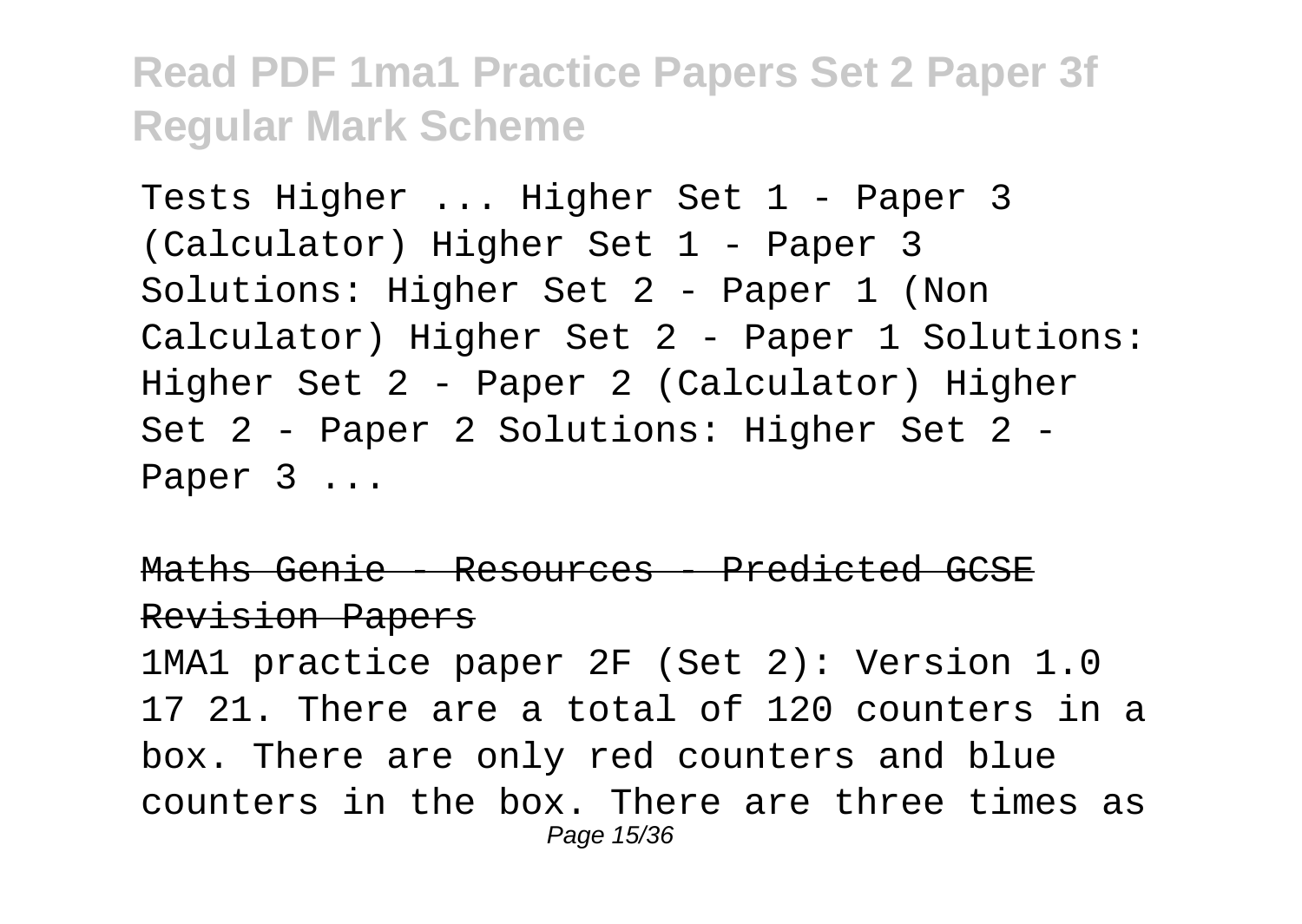many red counters as blue counters in the box. Carl takes 3 1 of the red counters from the box.

#### GCSE Mathematics Practice Tests: Set 2

Paper Reference Turn over S52626A ©2016 Pearson Education Ltd. 6/6/7/3/ \*S52626A0120\* Mathematics Paper 2 (Calculator) Higher Tier Mock Set 1 – Autumn 2016 Time: 1 hour 30 minutes 1MA1/2H You must have: Ruler graduated in centimetres and millimetres, protractor, pair of compasses, pen, HB pencil, eraser, calculator. Tracing paper may be used.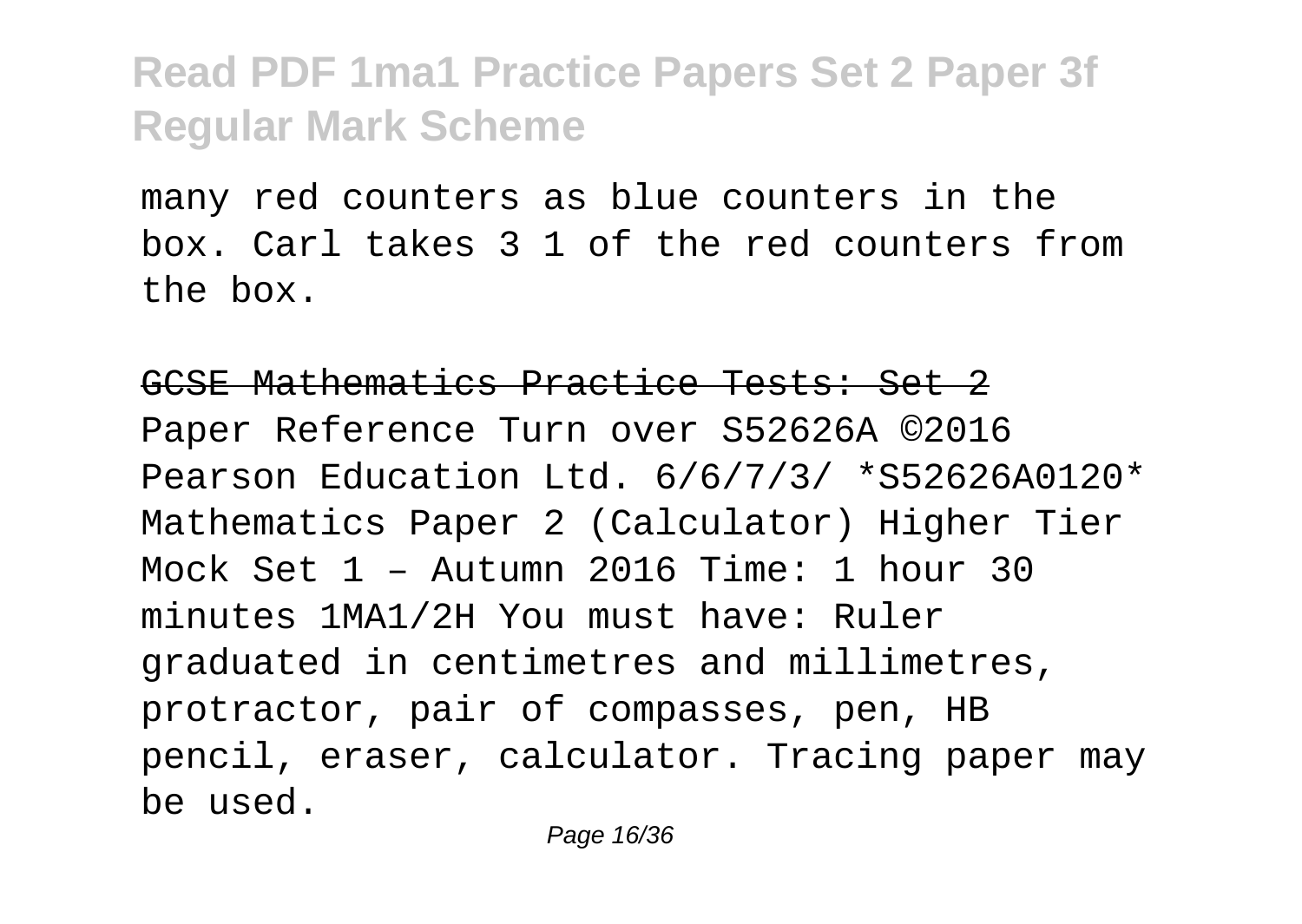#### Pearson Edexcel Level 1/Level 2 GCSE (9 - 1) Mathematics

Higher tier Paper 3 (Calculator): Mock (Set 2) Mark Scheme Question Working Answer Mark Notes 1 22 P1 Process to use gradient, e.g. !"#\$ %"& = 4 P1 for a complete process to rearrange equation formed to isolate d ... Microsoft Word - GCSE 1MA1 Mark Scheme 3H (Mock Set 2).docx

GCSE 1MA1 Mark Scheme 3H (Mock Set 2) Solutions to Edexcel GCSE Mathematics Practice Set 2 Paper 3H Page 17/36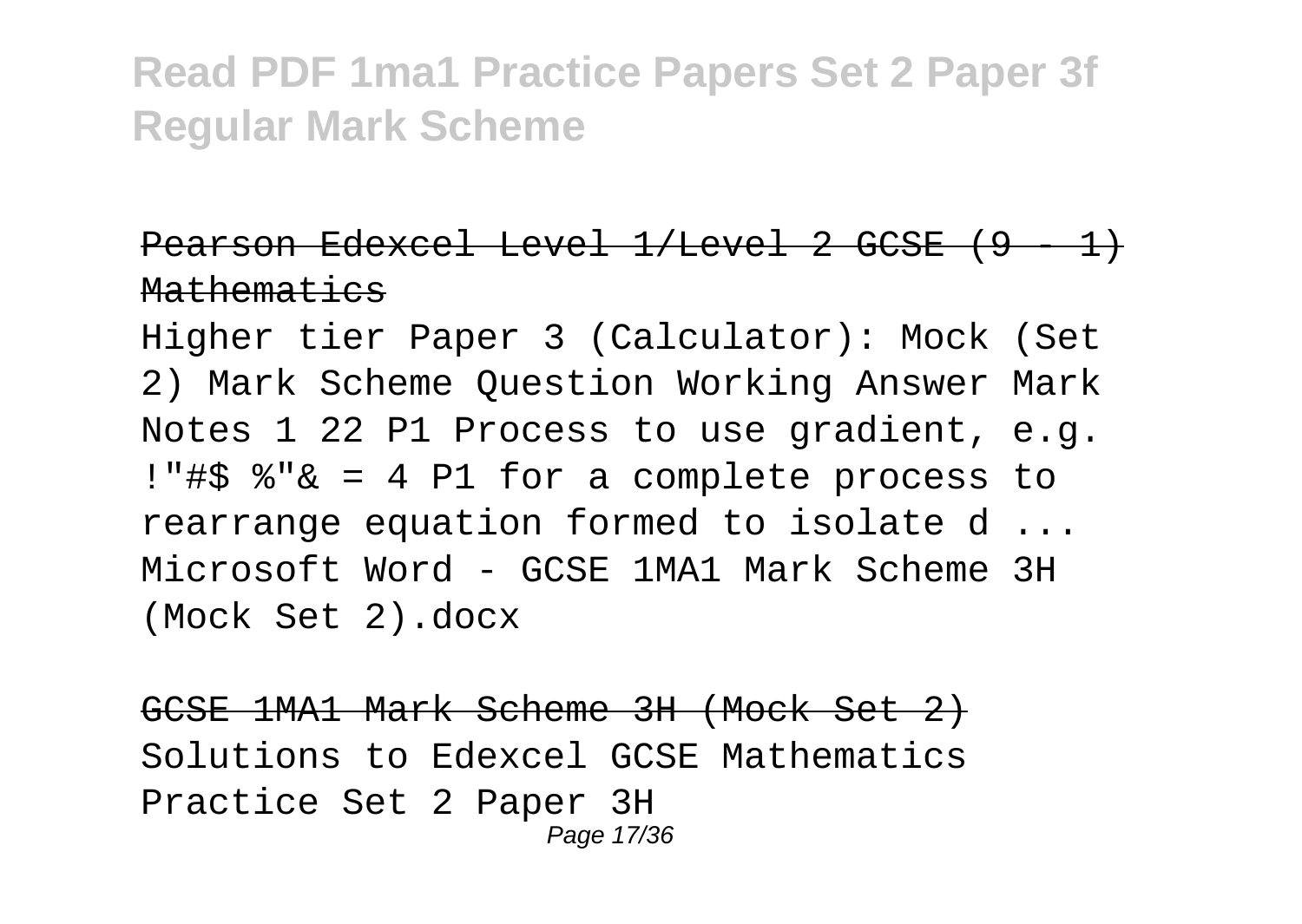#### Edexcel GCSE Mathematics Practice Set 2 Paper  $3H - Y$  $O<sub>H</sub>$ Tube

I MAI practice paper 2F (Set 2): Version 1.0 . 23. A square has sides of length 8.4 cm. 8.4 cm Work out the length of a diagonal of the square. Give your answer correct to Il IMAI practice paper 2F (Set 2): Version 1.0 . cm (Total 3 marks) 20 . The diagram shows a circular pond with a path around it.

Edexcel GCSE Maths Practice Set 2 Paper 1H Page 18/36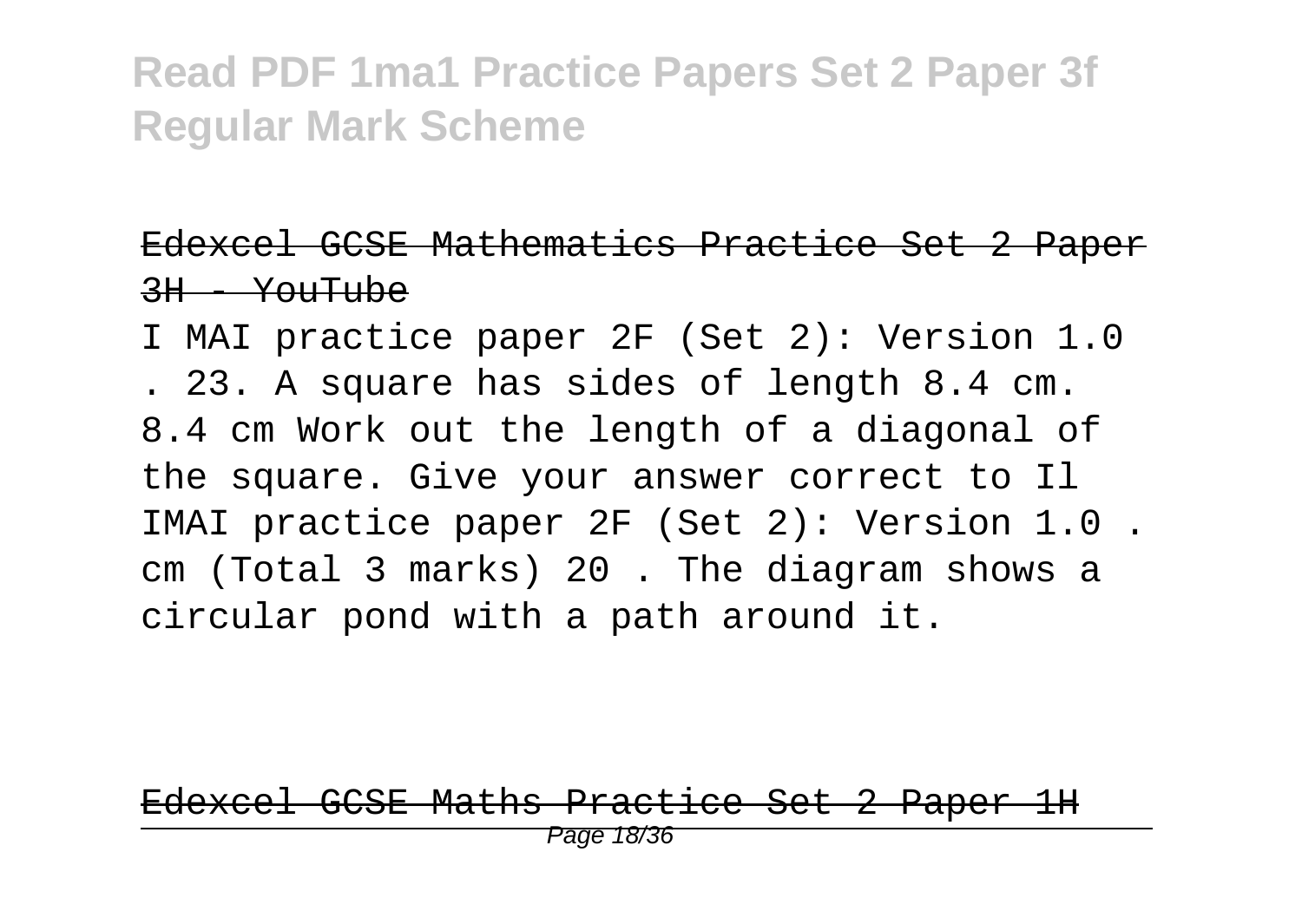Edexcel GCSE Mathematics Practice Set 2 Paper 3HGCSE EdExcel 9-1 Maths Foundation Specimen Set 2 Paper 1 GCSE EdExcel 9-1 Maths Higher Specimen Set 1 Paper 1

GCSE EdExcel 9-1 Maths Higher Specimen Set 1 Paper 2GCSE Maths AOA Practice Paper Set 2 -Higher Tier - Paper 2 - Walkthrough with Full Solutions (\*) Pressure and Area Conversion (GCSE Maths - Edexcel Practice Tests Set 2 - 2H Ouestion 1) GCSE EdExcel 9-1 Maths Higher Specimen Set 2 Paper 1 GCSE Maths 9-1 Exam Paper 1 Higher non Calculator | 1MA1/1H Specimen Set 2 Edexcel GCSE EdExcel 9-1 Maths Higher Specimen Set 2 Page 19/36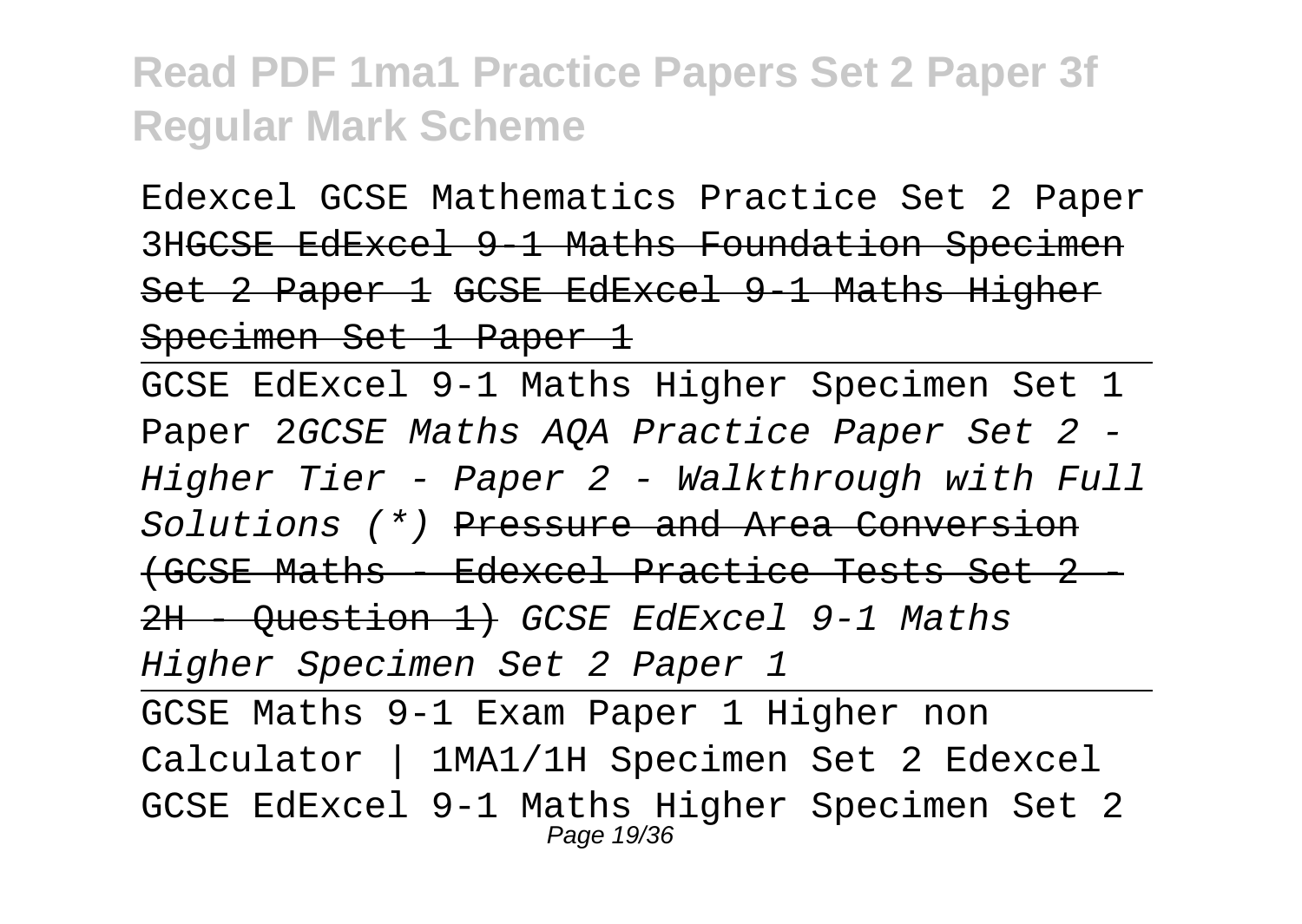Paper 3 **Non Calculator Edexcel Practice paper 1H set 3 | GCSE Maths EDEXCEL GCSE Maths. Mock Set 2 (9-1) 2017 Paper 2. Higher, Calculator**

HOW TO REVISE: MATHS! | GCSE and General Tips and Tricks!**Everything About Circle Theorems - In 3 minutes!** GCSE 9-1 Maths Exam Paper 2 Higher Calculator | 1MA1/2H Specimen Edexcel Edexcel New Maths GCSE (9-1) Practice Set 3, Paper 2H Edexcel GCSE Maths Practice set 4 Paper 2H Edexcel Foundation paper 1 non calculator -

questions 1 - 14

Edexcel GCSE Maths Practice set 5 Paper 1H Page 20/36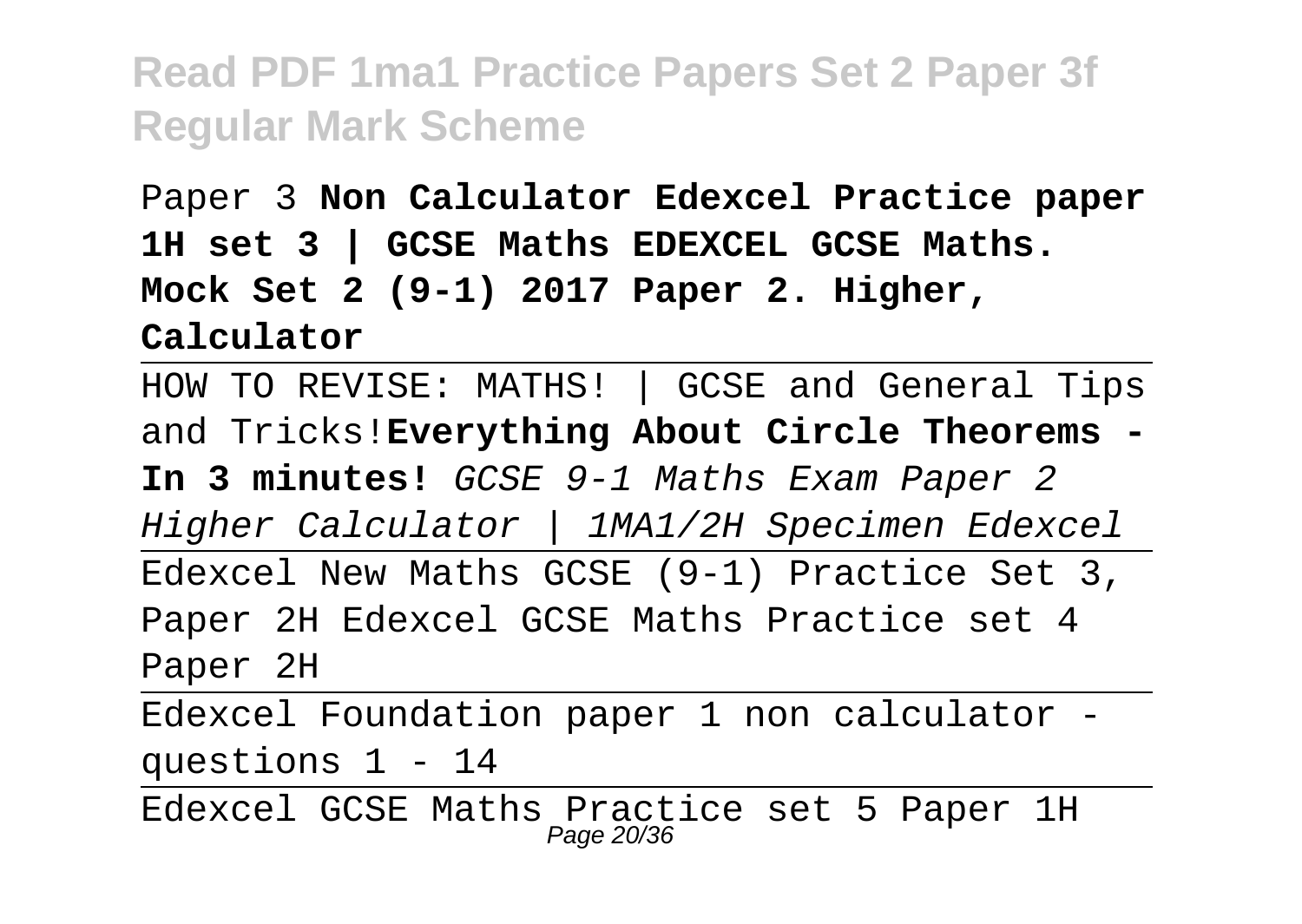Reverse Percentages (Edexcel GCSE Maths) Revise AOA GCSE Maths Foundation Paper 2 -Questions 1 - 12 Edexcel Maths GCSE Practice Set 1 Paper 1H Edexcel New Maths GCSE (9-1) Practice Set 3, Paper 1H GCSE Maths AOA Practice Paper Set 1 - Higher Tier - Paper 2 - Walkthrough with Full Solutions (\*) 1. Reverse Percentages \u0026 Percentage Change (GCSE Maths - Edexcel Practice Tests Set 2 - 3H) **Revise Edexcel GCSE Maths Higher Paper 2 Set 1 Questions 1 - 9 AQA GCSE Maths Foundation (8300) : Practice Set 2 Paper 2** GCSE EdExcel 9-1 Maths Higher Specimen Set 1 Paper 3 **EDEXCEL GCSE MATHS Mock Set 4 (9-1)** Page 21/36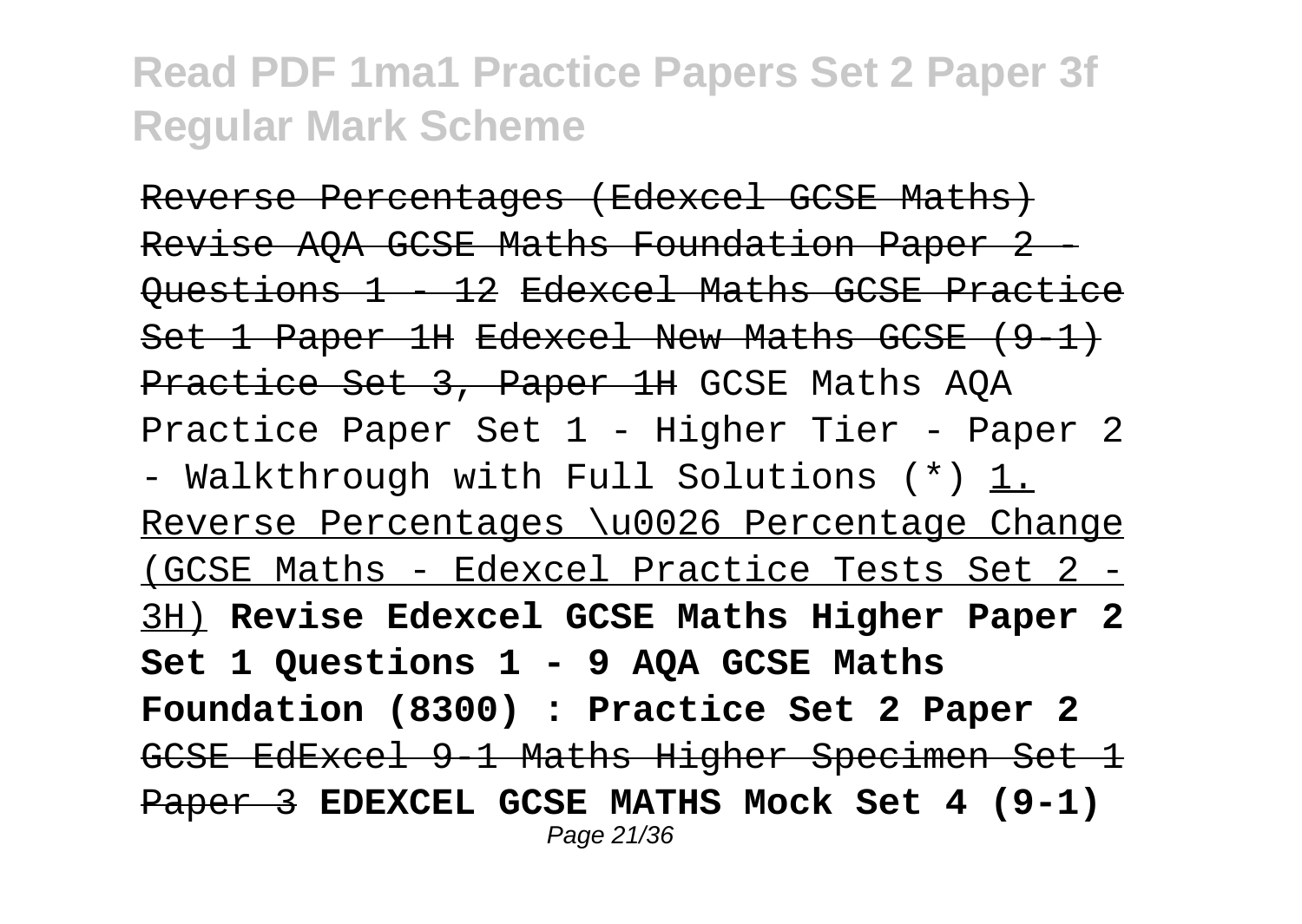**2018 Paper 2 Higher Calculator exam full walkthrough** GCSE Maths AQA Practice Paper Set 3 - Foundation - Paper 2 - Walkthrough with Full Solutions (\*) 1ma1 Practice Papers Set 2 1MA1 practice paper 2F (Set 2) mark scheme: Version 1.0 2 1MA1 Practice papers Set 2: Paper 2F (Regular) mark scheme – Version 1.0 Question Working Answer Mark Notes 27 + 19 + 32) = 898.50 7. Accurate drawing 2 M1 for one angle of triangle drawn as 50º A1 for accurate drawing 8. (i) Label A at 1 1 B1 (ii) Label B at 1 cm to

Practice papers Set 2: Paper 2F Page 22/36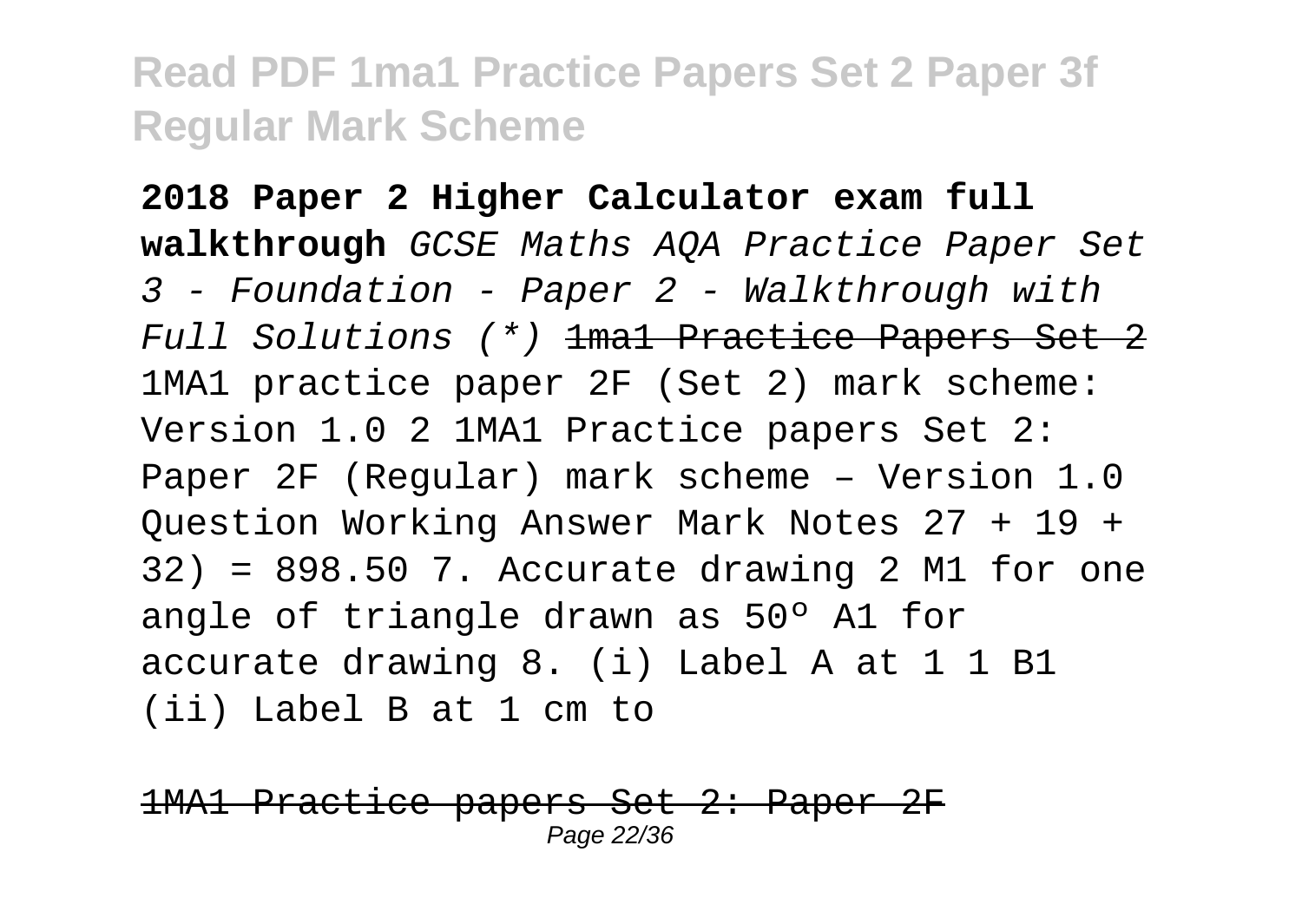#### (Regular) mark scheme ...

1MA1 Practice papers Set 2: Paper 3H (Regular) mark scheme – Version 1.0 Question Working Answer Mark Notes. 3. 2No with reason 1 C1 No and e.g, the area of B will be 2 = 4 times greater than the area of A ormay use values to give a counter example. 4.

1MA1 Practice papers Set 2: Paper 3H (Regular) mark scheme ... 1MA1 Practice papers Set 2: Paper 1H (Regular) mark scheme –Version 1.0. Question Working Answer Mark Notes. 1.  $(7 \times 2 + 2 \times 5)$  $\times$  200 =. 4800. 4800 $\times$ 8. 38 400 q 5 M1 for 7  $\times$ Page 23/36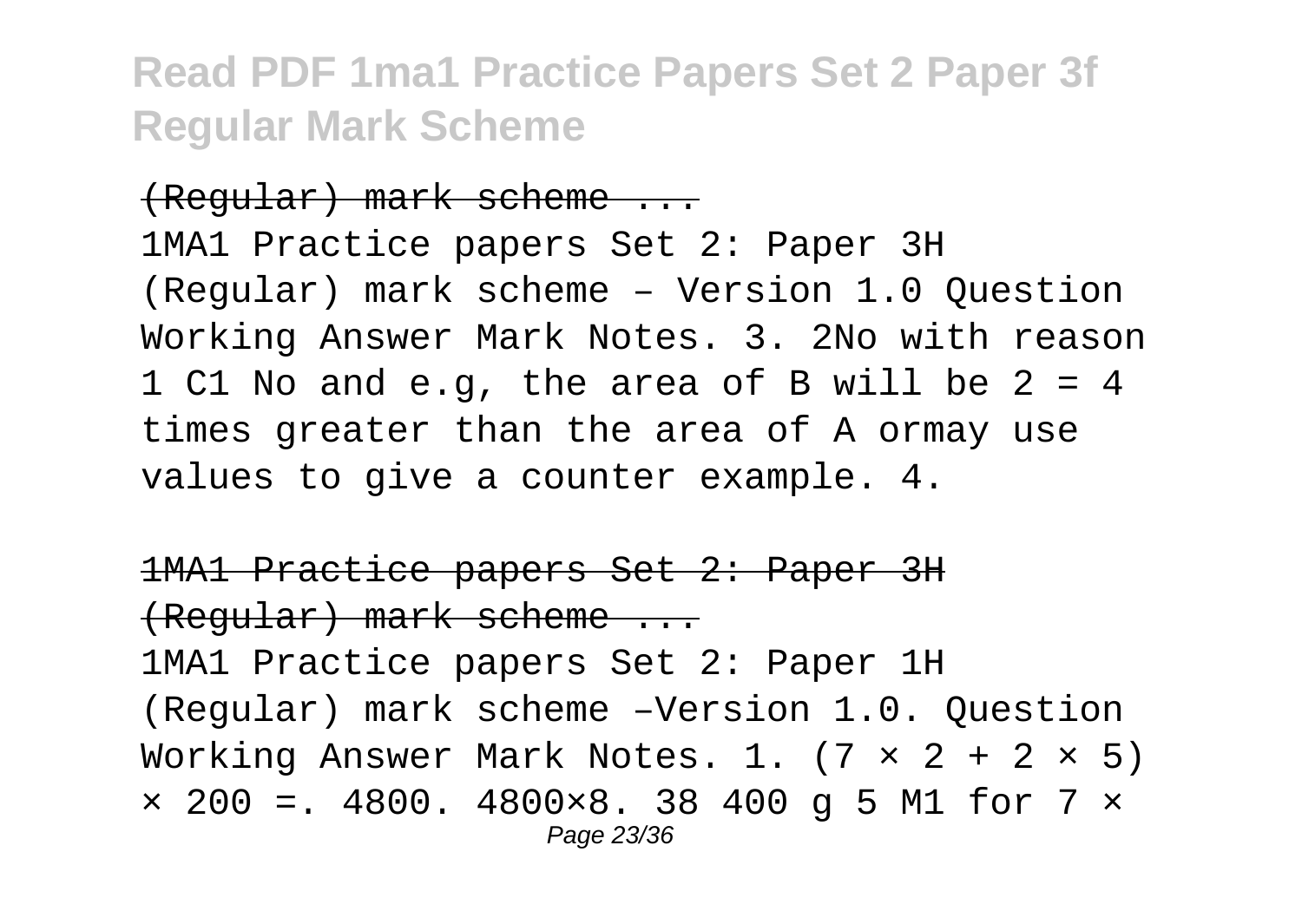2 or 2 × 5 or 7 × 7 or 5 × 5 or 2 × 2. M1 for  $'7 \times 2' + '2 \times 5'$  (or equivalent) or  $'7 \times 7'$  $-$  '5  $\times$  5'.

#### 1MA1 Practice papers Set 2: Paper 1H (Regular) mark scheme ...

1MA1 practice paper 3F (Set 2) mark scheme: Version 1.0 1 1MA1 Practice papers Set 2: Paper 3F (Regular) mark scheme – Version 1.0 Question Working Answer Mark Notes 1. 5 hundredths 1 B1 2. 5y 1 B1 3. 680 000 1 B1 4. 1, 2, 4, 5, 8, 10, 20, 40

Practice papers Set 2: Paper 3F Page 24/36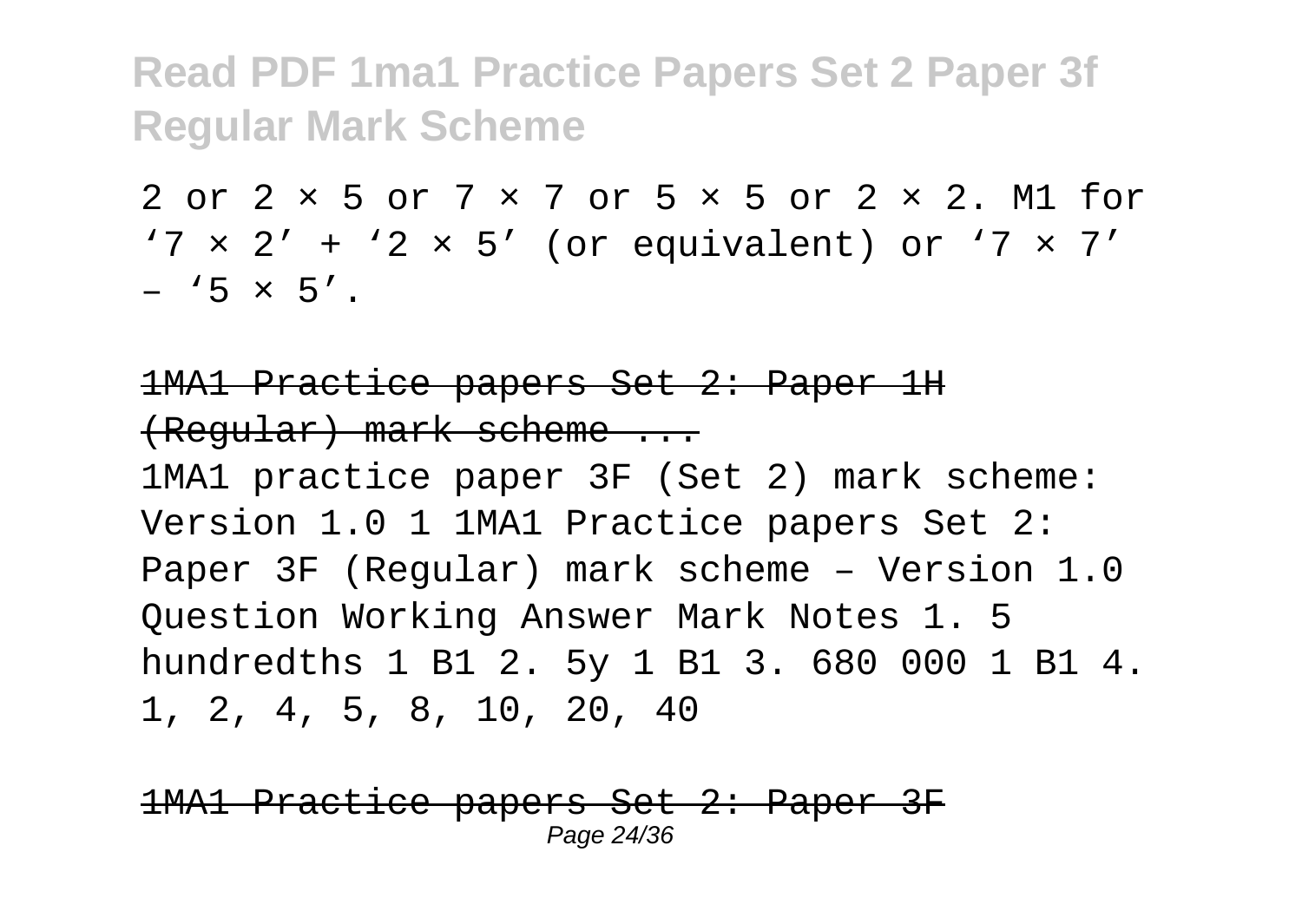#### (Regular) mark scheme ...

1MA1 practice paper 2H (Set 2): Version 1.0 2 Answer ALL questions. Write your answers in the spaces provided. You must write down all the stages in your working. 1. A box is on a table. The area of the box in contact with the table is 1500 cm2. The pressure on the table is 28 newtons/m2. Work out the force exerted by the box on the table.

GCSE Mathematics Practice Tests: Set 2 1MA1 practice paper 2H (Set 2) mark scheme: Version 1.0 10 1MA1 Practice papers Set 2: Paper 2H (Regular) mark scheme – Version 1.0 Page 25/36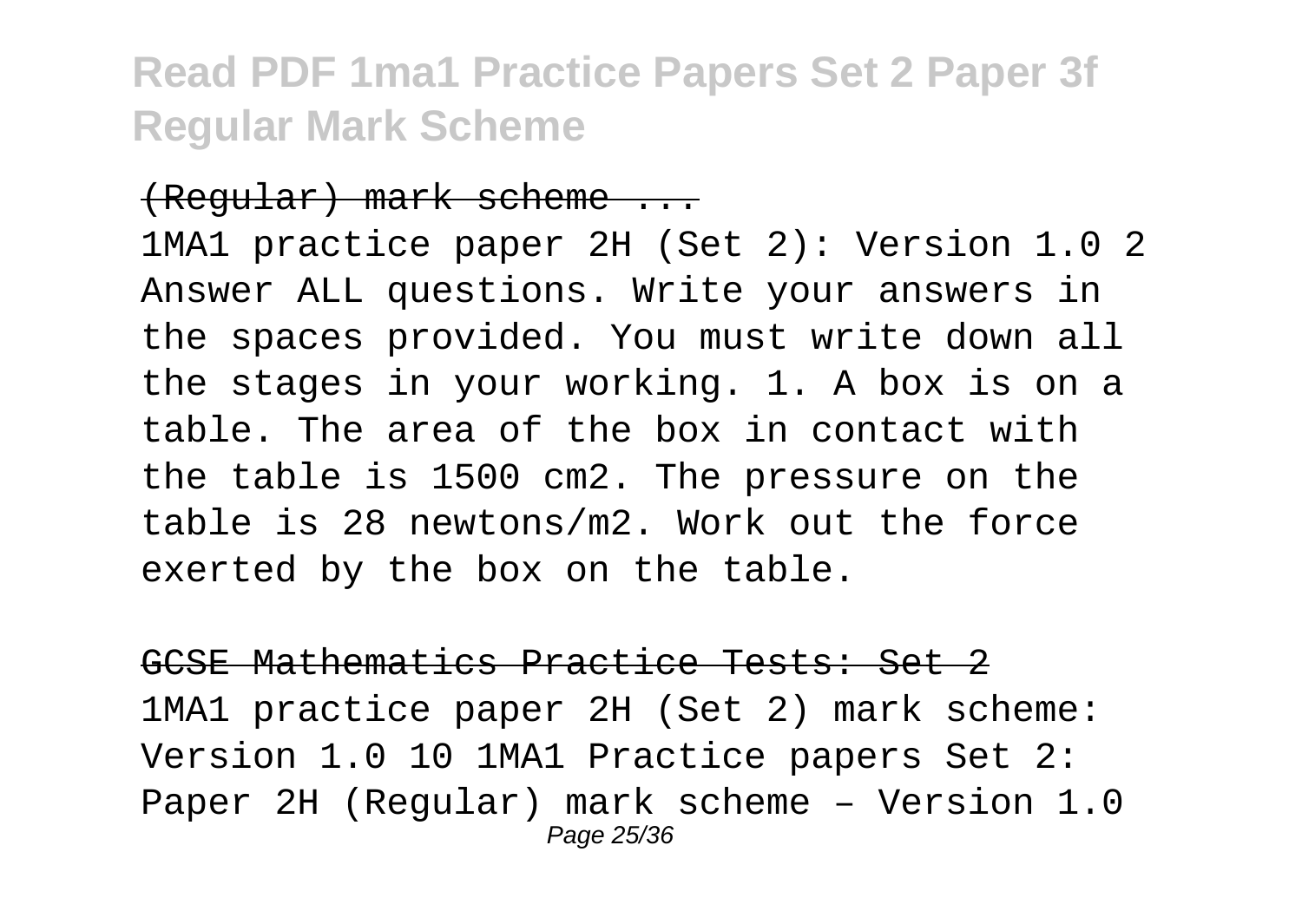Question Working Answer Mark Notes 17. P = x2 k 6 = 52 k (k = 150) P = 82 150 2.34 3 M1 for  $P = x2$  k or P ? 2 1 M1 for  $6 = 2$  k or  $(k =)$ 150 seen or 6 × 52 = P × 82 A1 2.34 18. 11 3 M1 for tangent drawn at  $t = 2$  M1 (dep) for

#### 05b Practice papers set 2 - Paper 2H mark scheme

1MA1 practice paper 2F (Set 2) mark scheme: Version 1.0 8 1MA1 Practice papers Set 2: Paper 2F (Regular) mark scheme – Version 1.0 Question Working Answer Mark Notes 19. 19.5  $1000 \div 210 = 19500 \div 210 = 92.8(5714...)$  or 92 210 = 19320 = 19.32 l A1 for a worded Page 26/36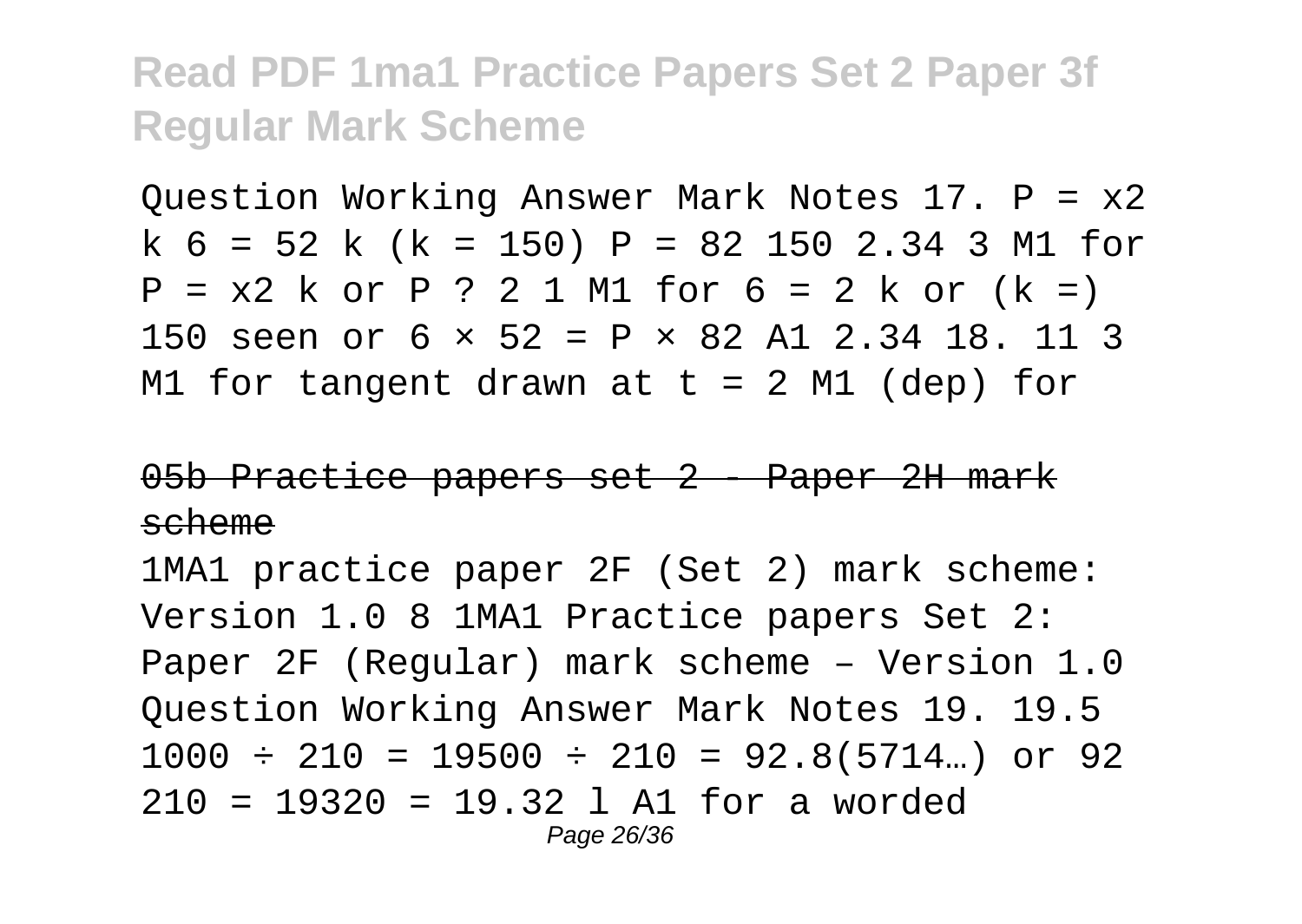explanation with correct calculations 93 210  $= 19530 = 19.53$  l or

1MA1 Practice papers Set 2: Paper 2F (Regular) mark scheme ... 1MA1 Practice papers Set 2: Paper 3H (Regular) mark scheme – Version 1.0 Question Working Answer Mark Notes. 10. (a)  $\frac{1}{2}(3x+1 +$  $5x+ 3$  (2x+ 3) = ½ (8x+ 4)(2x+ 3) So, (4x+  $2)(2x+3) - 46 = 0$   $8x^2+ 16x+ 6 - 46 = 0$   $8x^2+$  $16x - 40 = 0$ .  $x2 + 2x - 5 = 0$ . Proof 3 M1for correct method to find area of trapezium.

Practice papers set 2 - Paper 3H mark Page 27/36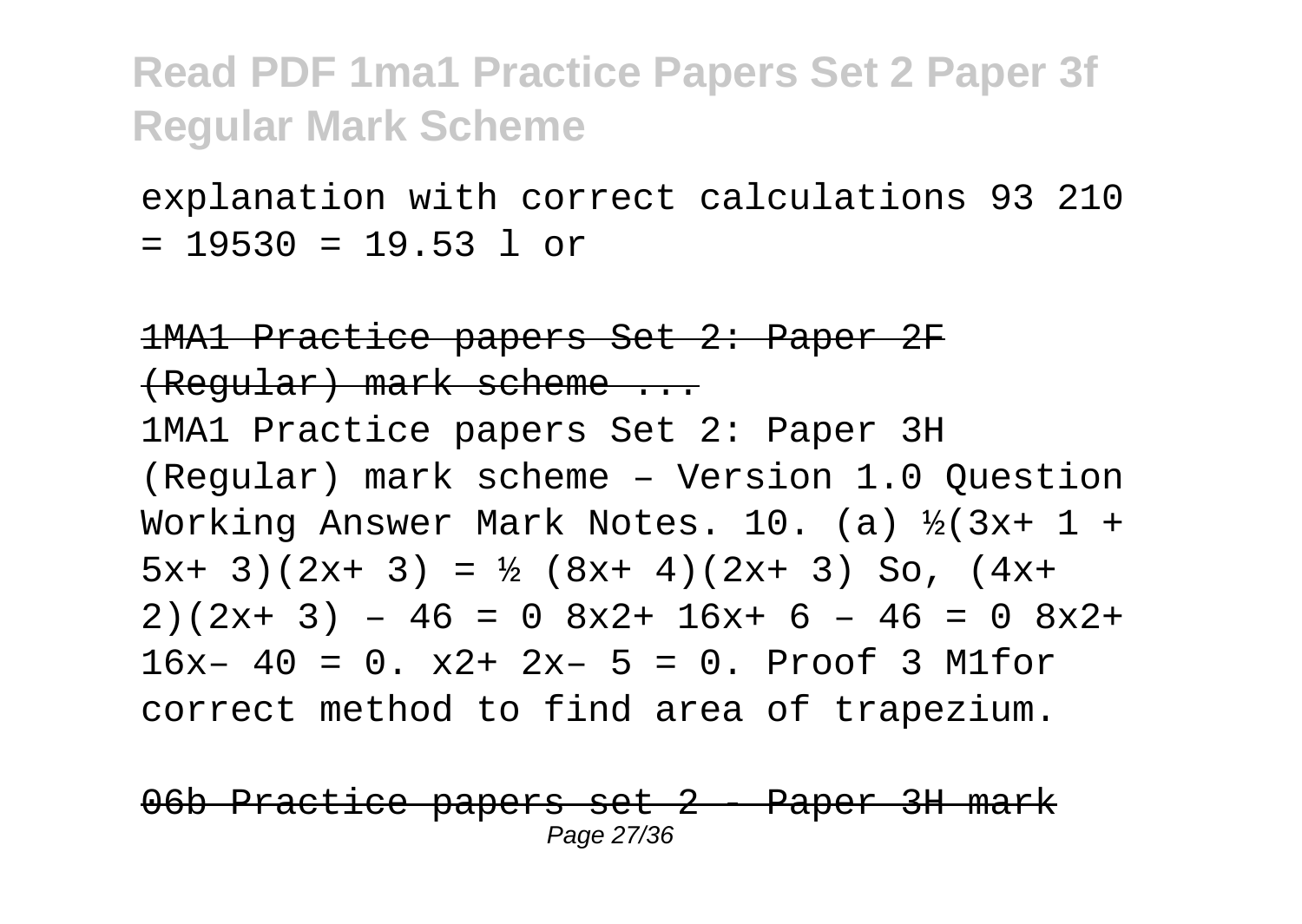#### scheme

Specimen Papers Set 2 Time: 1 hour 30 minutes 1MA1/1F You must have: Ruler graduated in centimetres and millimetres, protractor, pair of compasses, pen, HB pencil, eraser. Instructions •• Use black ink or ball-point pen. Fill in the boxes at the top of this page with your name, • centre number and candidate number. • Answer all questions.

GCSE (9-1) Mathematics Foundation Set B Paper 2 – Calculator. Foundation Set B Paper 3 – Calculator. Foundation Set C Paper 1 – Non Calculator. Page 28/36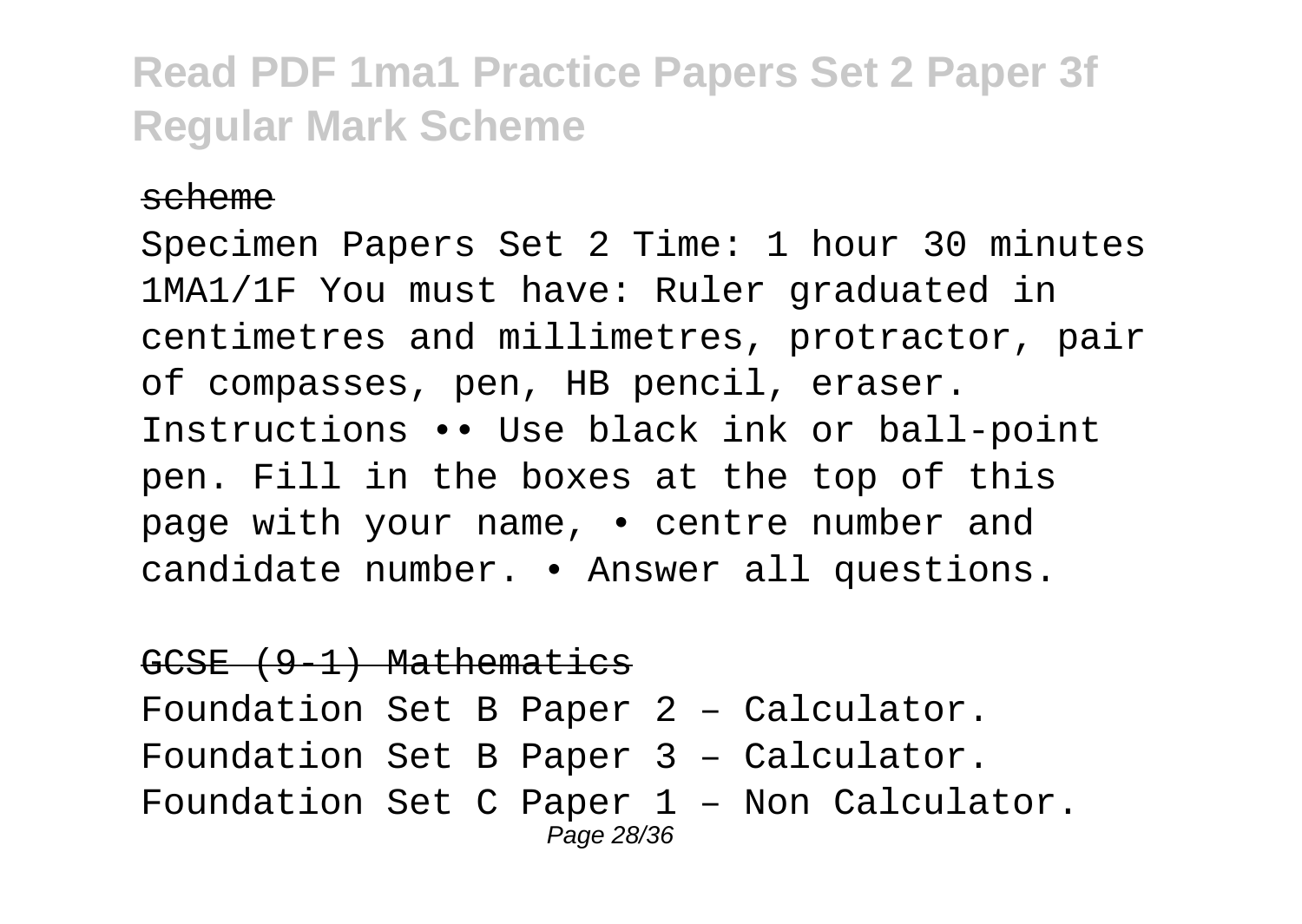Foundation Set C Paper 2 – Calculator. Foundation Set C Paper 3 – Calculator. Foundation Set D Paper 1 – Non Calculator. Foundation Set D Paper 2 – Calculator. Foundation Set D Paper 3 – Calculator. Model Solutions. Foundation Set A Paper 1 – Non Calculator Model Solutions. Foundation Set A Paper 2 – Calculator Model Solutions. Foundation Set A Paper 3 ...

#### GCSE Practice Papers – Corbettmaths Edexcel GCSE Maths Specification at a Glance. The Edexcel GCSE maths assessments will cover the following content headings: · 1 Number · Page 29/36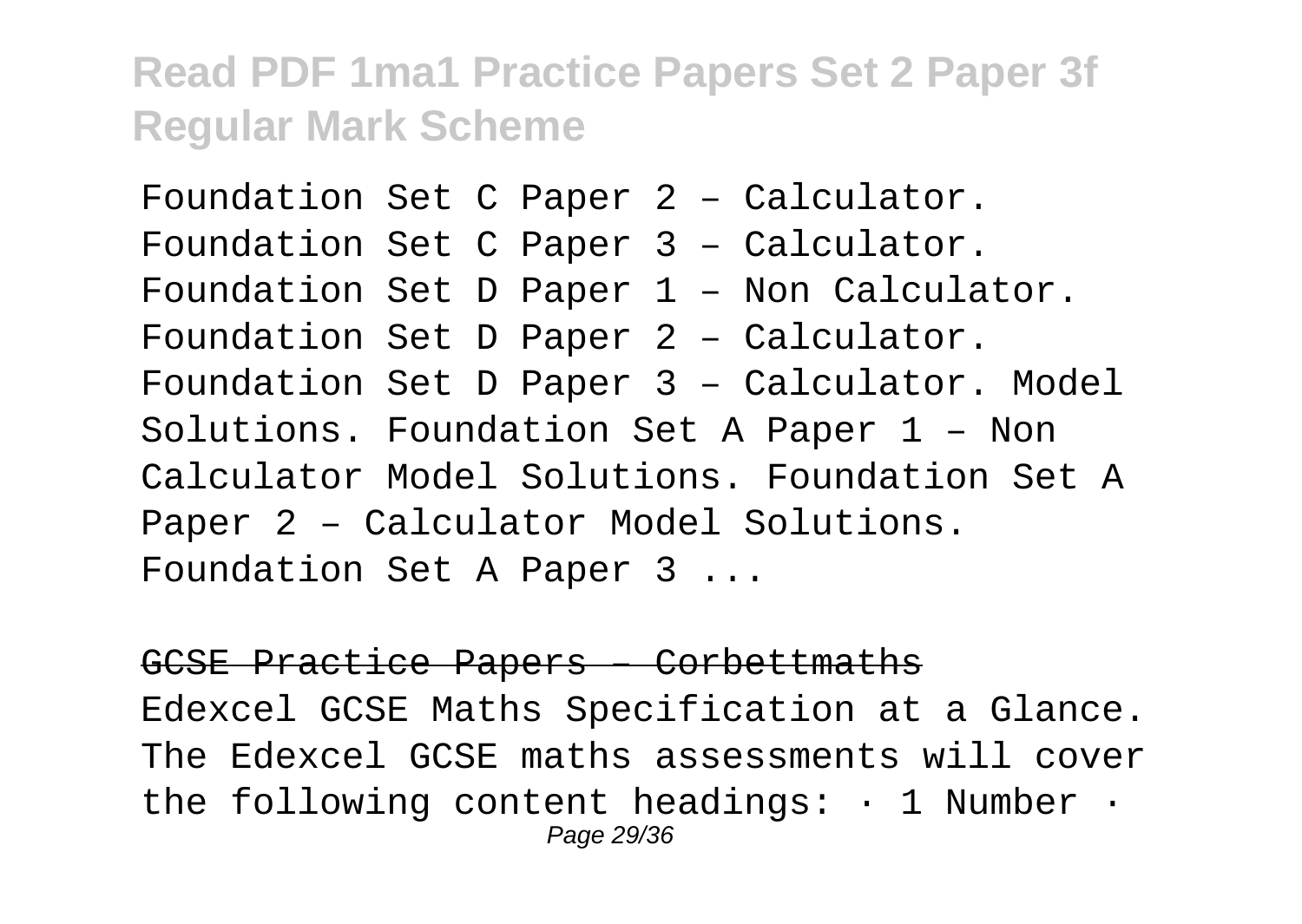2 Algebra · 3 Ratio, proportion and rates of change  $\cdot$  4 Geometry and measures  $\cdot$  5 Probability  $\cdot$  6 Statistics These content headings are covered by specific topics below which collectively make up the entire Edexcel specification.

Edexcel GCSE Maths Past Papers | Edexcel Mark Schemes

1MA1 Practice papers Set 2: Paper 1H (Regular) mark scheme –Version 1.0 Question Working Answer Mark Notes 4. 25 4 M1 for 600  $\div$  4 (=150)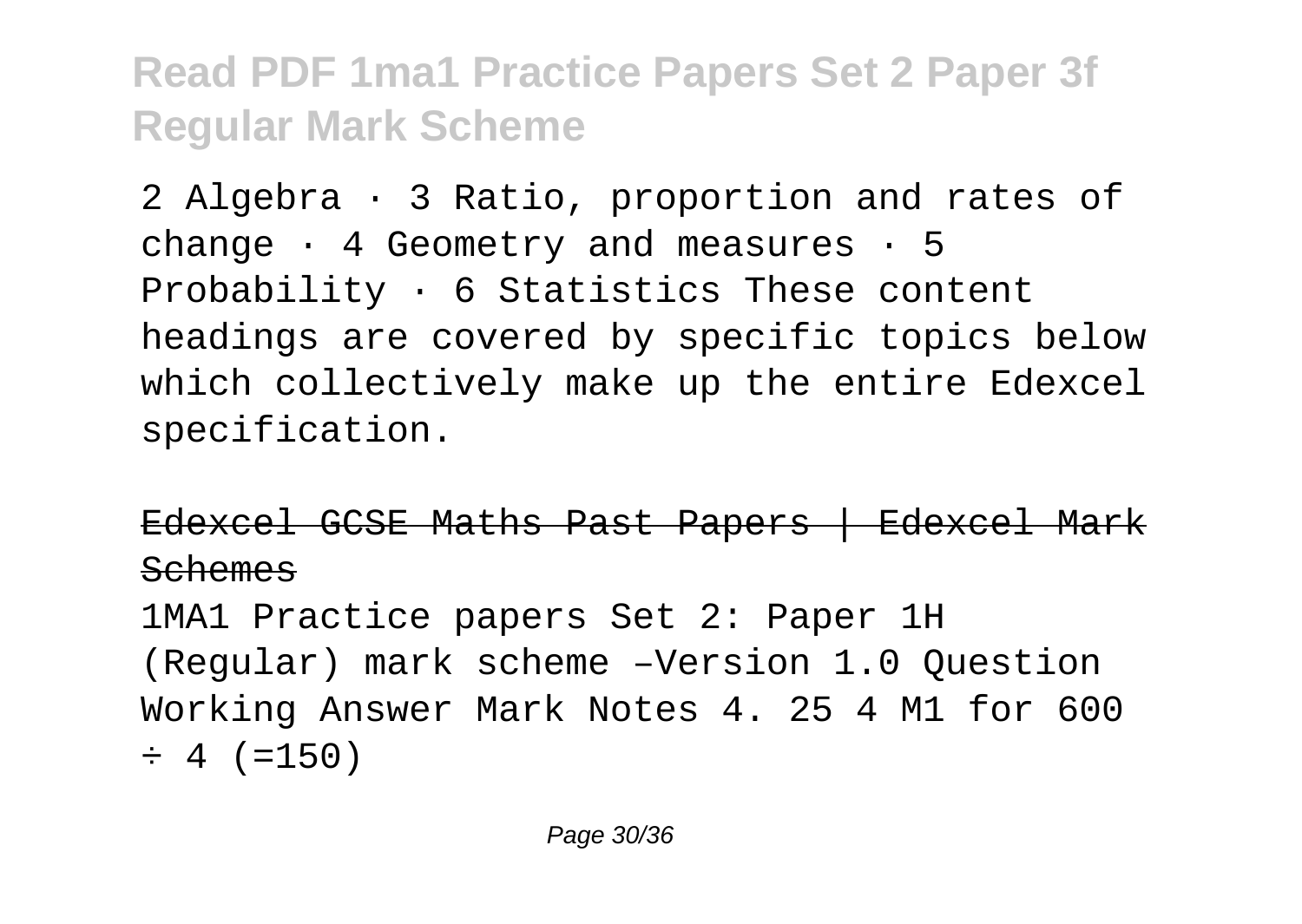#### 1MA1 Practice papers Set 2: Paper 1H (Regular) mark scheme ...

24 \*S50158A02424\* DO NOT WRITE IN THIS AREA 3 DO NOT WRITE IN THIS AREA DO NOT WRITE IN THIS AREA BLANK PAGE Pearson Edexcel Level 1/Level 2 GCSE (9-1) in Mathematics -

#### Specimen Papers Set 2 - September 2015 © Pearson Education ...

Past papers and mark schemes accompanied by a padlock are not available for students, but only for teachers and exams officers of registered centres. However, students can still get access to a large library of Page 31/36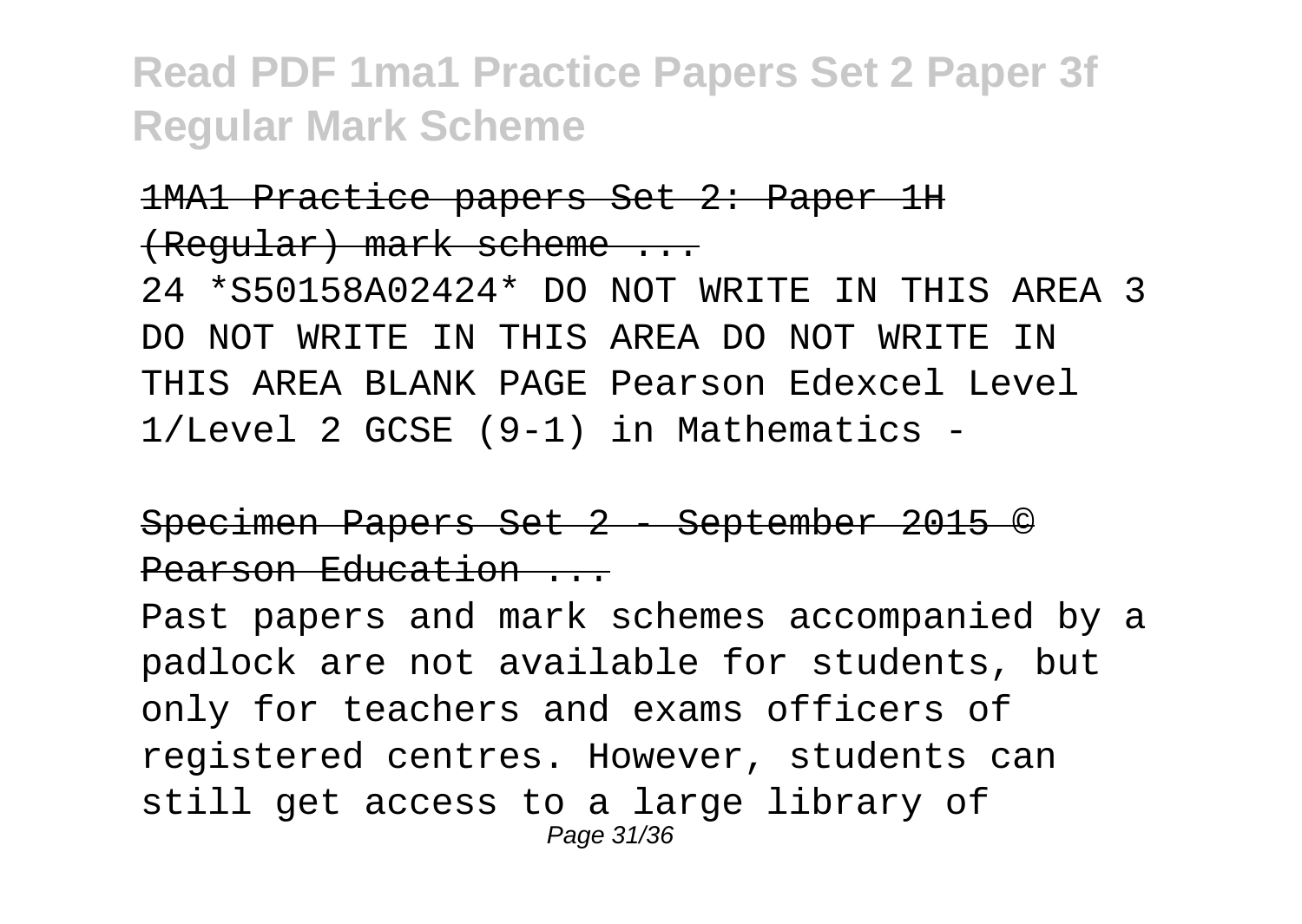available exams materials. Try the easy-touse past papers search below. Learn more about past papers for students

#### Past papers | Past exam papers | Pearson qualifications

Maths Genie practice papers and tests for the 1-9 GCSE exams. 2017 GCSE (1-9) Practice Tests Higher ... Higher Set 1 - Paper 3 (Calculator) Higher Set 1 - Paper 3 Solutions: Higher Set 2 - Paper 1 (Non Calculator) Higher Set 2 - Paper 1 Solutions: Higher Set 2 - Paper 2 (Calculator) Higher Set 2 - Paper 2 Solutions: Higher Set 2 - Page 32/36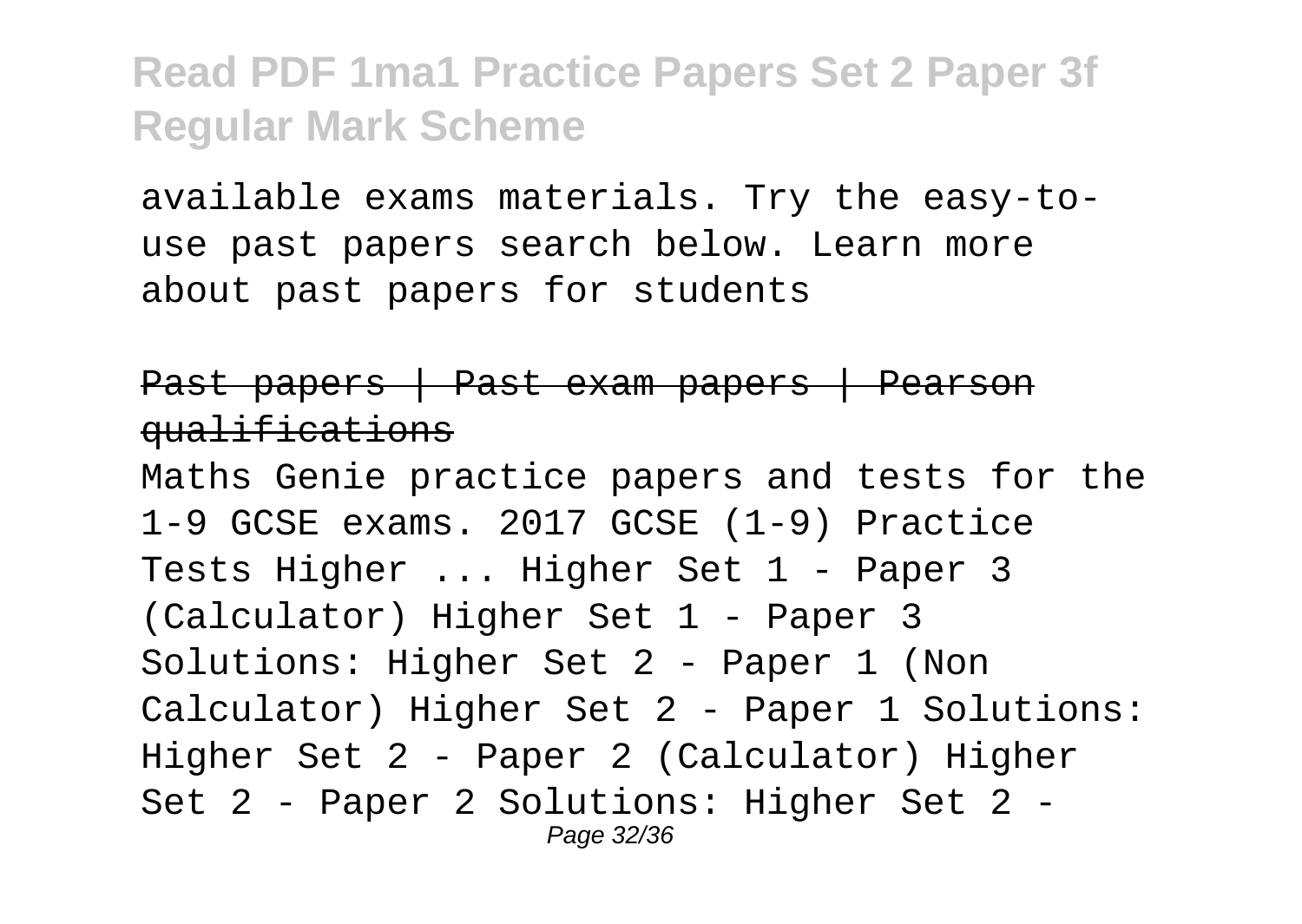Paper 3 ...

#### Maths Genie - Resources - Predicted GCSE Revision Papers 1MA1 practice paper 2F (Set 2): Version 1.0 17 21. There are a total of 120 counters in a box. There are only red counters and blue counters in the box. There are three times as many red counters as blue counters in the box. Carl takes 3 1 of the red counters from

the box.

GCSE Mathematics Practice Tests: Set 2 Paper Reference Turn over S52626A ©2016 Page 33/36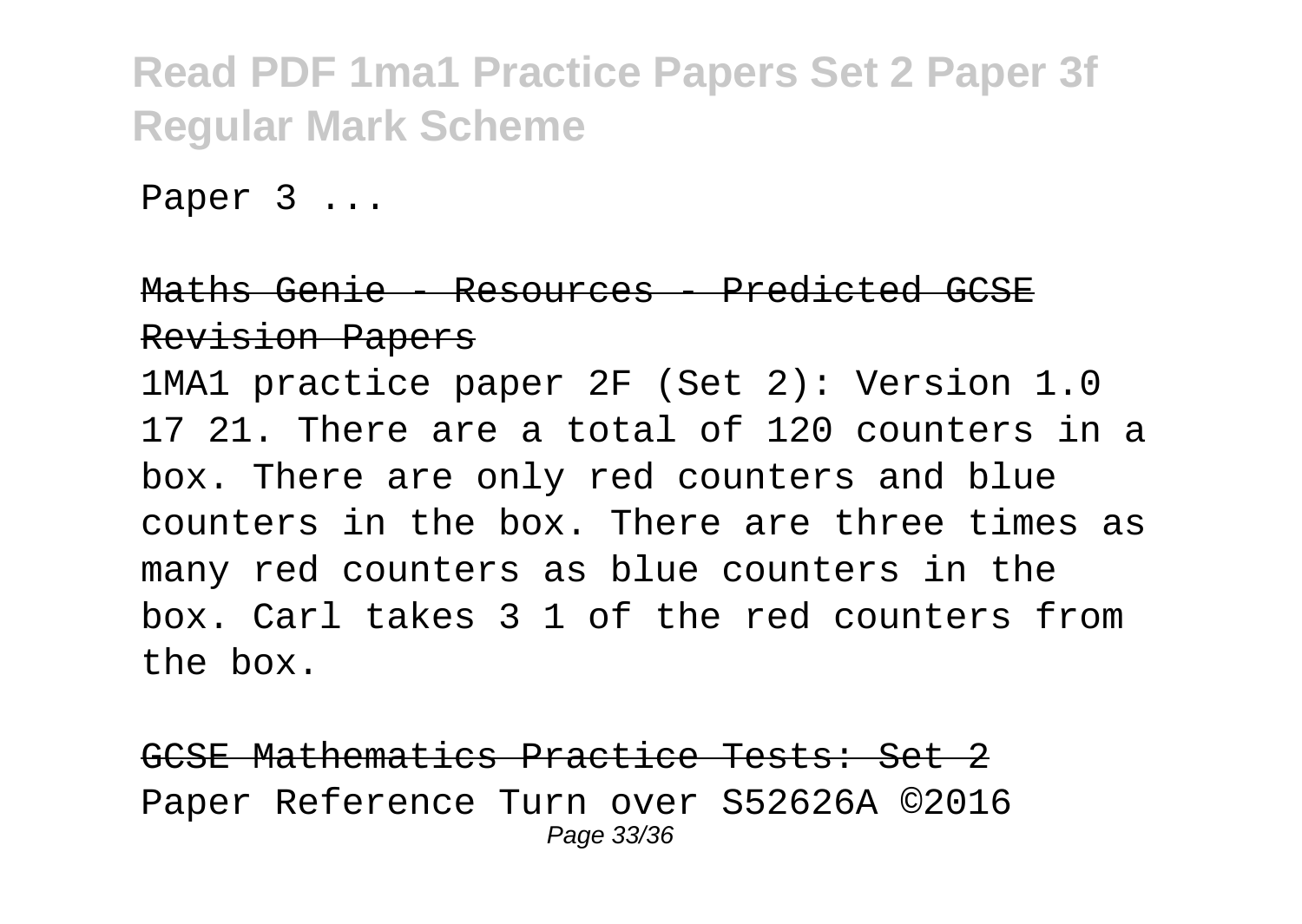Pearson Education Ltd. 6/6/7/3/ \*S52626A0120\* Mathematics Paper 2 (Calculator) Higher Tier Mock Set 1 – Autumn 2016 Time: 1 hour 30 minutes 1MA1/2H You must have: Ruler graduated in centimetres and millimetres, protractor, pair of compasses, pen, HB pencil, eraser, calculator. Tracing paper may be used.

Pearson Edexcel Level 1/Level 2 GCSE (9 - 1) Mathematics Higher tier Paper 3 (Calculator): Mock (Set 2) Mark Scheme Question Working Answer Mark Notes 1 22 P1 Process to use gradient, e.g. Page 34/36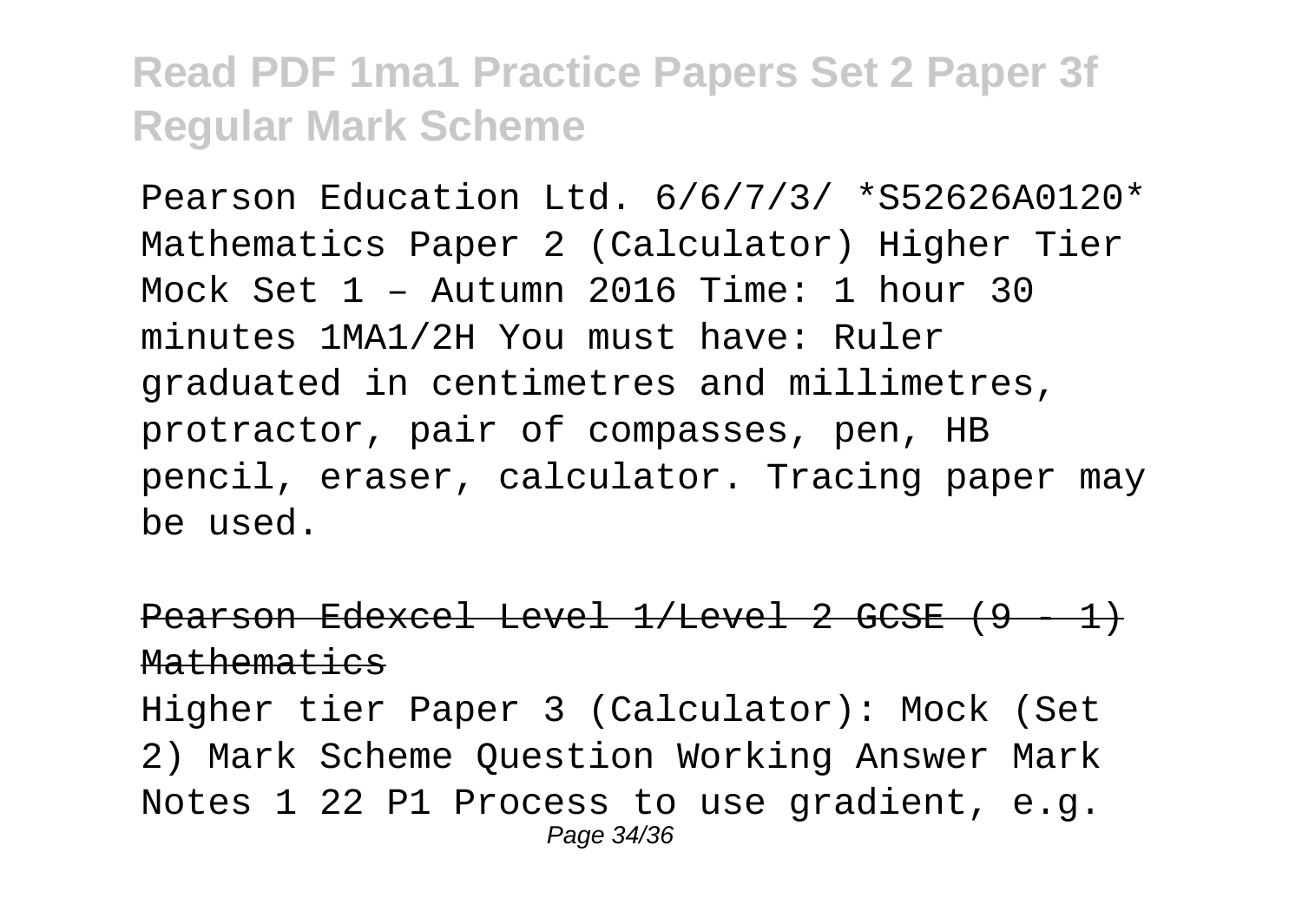!"#\$ %"& = 4 P1 for a complete process to rearrange equation formed to isolate d ... Microsoft Word - GCSE 1MA1 Mark Scheme 3H (Mock Set 2).docx

GCSE 1MA1 Mark Scheme 3H (Mock Set 2) Solutions to Edexcel GCSE Mathematics Practice Set 2 Paper 3H

Edexcel GCSE Mathematics Practice Set 2 Paper  $3H - Y$  $\omega$ Tube

I MAI practice paper 2F (Set 2): Version 1.0 . 23. A square has sides of length 8.4 cm. 8.4 cm Work out the length of a diagonal of Page 35/36